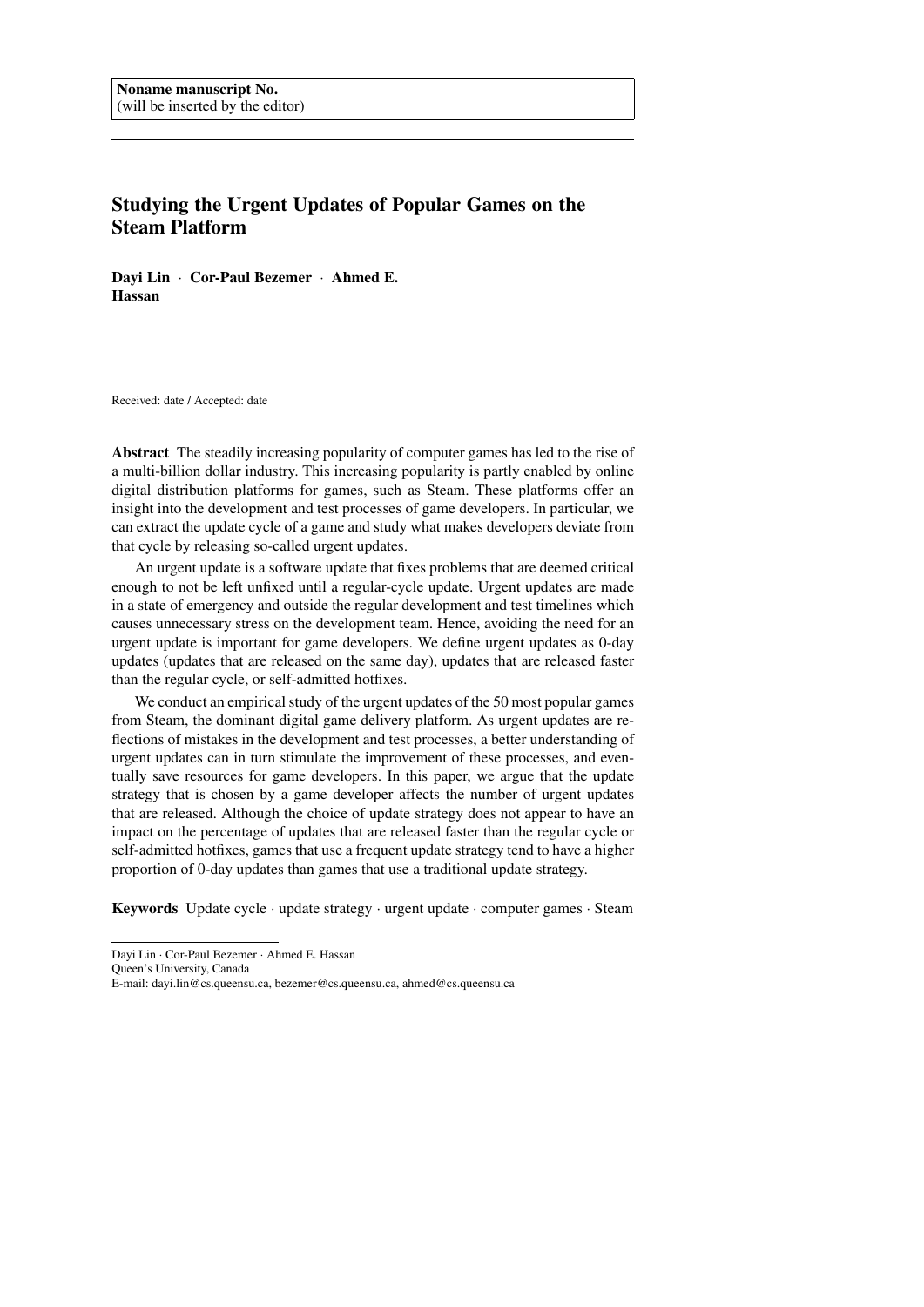# 1 Introduction

The steadily increasing popularity of computer games has led to the rise of a multibillion dollar industry, reaching an estimated revenue of \$91.5 billion in 2015 [\[36\]](#page-31-0). The scale of this industry is demonstrated by the number of players which reaches almost 900,000 players per day for popular games such as the *Dota 2* game [\[9\]](#page-29-0).

The wide-spread availability of increasingly fast Internet connections has opened up a range of new opportunities for game developers, such as subscription-based gaming and a changing distribution strategy from offline physical distribution (e.g., through brick-and-mortar stores) to online digital distribution (e.g., through the Xbox Game Store [\[24\]](#page-30-0) or Steam [\[42\]](#page-31-1)). Digital distribution allows game developers to easily distribute game updates and new content to the players through online gaming communities, such as the Steam Community [\[41\]](#page-31-2). Games purchases on digital distribution platforms reached a revenue of \$61 billion [\[39\]](#page-31-3) in 2015.

In many cases, developers advertise the update notes of new updates of their games through online gaming communities to reach the game players. As such, these update notes offer a valuable insight into the update behavior of a game developer. In particular, we can infer the update cycle of a game, which in turn allows us to identify *urgent updates*.

Urgent updates are deemed critical enough to not be left unreleased until an upcoming regular-cycle update. As urgent updates are usually released in a state of emergency, i.e., to quickly respond to critical errors that are introduced by a previous game update, urgent updates cause unnecessary stress on developers. The stress of these so-called "fire-fighting conditions" can not only lead to inefficient problem solving, but also introduce changes that can easily create new problems [\[6\]](#page-29-1), and hence such updates should be avoided by game developers.

In this paper, we perform an empirical study on urgent updates of the 50 most popular games on Steam [\[42\]](#page-31-1), a popular digital game distribution platform. Our goal is to help game developers understand the causes behind urgent updates, and in turn stimulate the improvement of the development and test processes of games. First, we study the update frequency, update consistency and update strategy of the studied games in a preliminary study. Our preliminary study shows that while 32% of the games follow a frequent update strategy, 68% of the studied games follow a build-up candidate update strategy. Games that follow a build-up candidate update strategy hold off their updates until they release a major update which contains many minor updates. Then, we examine the following questions:

- How often do developers release urgent updates? We consider 0-day updates, updates that are released faster than the regular cycle and self-admitted hotfixes to be urgent updates. 80% of the studied games have urgent updates. Games that use a frequent update strategy have a higher proportion of 0-day updates than games that use a build-up candidate update strategy. 46% of the studied games have self-admitted hotfixes.
- Why do developers release urgent updates? 36% of the urgent updates are released to make changes to the rules of a game. Feature malfunctions, crashing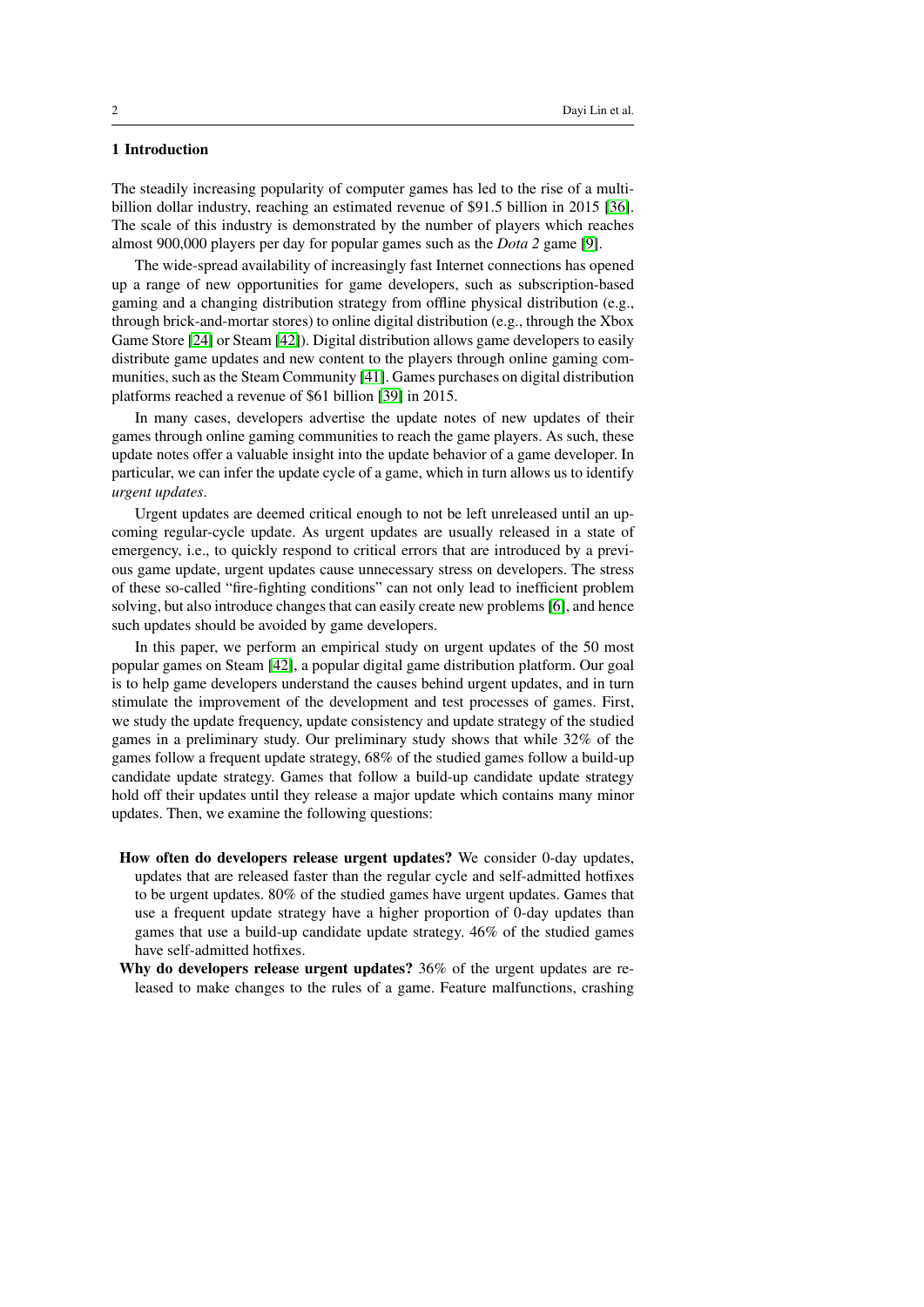games and visual bugs are the most commonly-given reasons for releasing urgent updates.

Prior work on urgent updates focuses on urgent updates that are released to patch security vulnerabilities in software [\[3,](#page-29-2) [15\]](#page-30-1). In addition, Hassan et al. [\[10\]](#page-29-3) study urgent updates for mobile apps. We are the first, to the best of our knowledge, to empirically study the interesting phenomenon of urgent updates for games.

Paper Organization. The rest of this paper is organized as follows. Section [2](#page-2-0) provides background information on the Steam platform, on update strategies and related work. Section [3](#page-6-0) presents the methodology that we use in our empirical study. Section [4](#page-11-0) presents our preliminary study. Section [5](#page-19-0) presents the findings of our empirical study. Section [6](#page-27-0) discusses the threats to the validity of our study. Finally, Section [7](#page-28-0) concludes the paper.

# <span id="page-2-0"></span>2 Background

In this section, we give background information for our study. First, we briefly describe the Steam Gaming Platform and the release strategies that we study. Then, we discuss related work.

#### 2.1 Steam Gaming Platform

Steam is a digital game platform, developed by Valve Software, that helps users with the installation, updates and management of their computer games. There are currently over 8,100 games available through Steam and the platform has over 142 million active users [\[34\]](#page-31-4).

Steam acts as a digital game library, as it helps users track their games. For example, users can install the games, that they own, on multiple computers through Steam. Steam helps users to handle ownership logistics, such as storing the license keys that are needed to play a game. In addition, Steam manages the update process for those games, if necessary. Another advantage of Steam is that it provides a unified platform for users of different operating systems, such as Windows and Linux.

Users can buy and download Steam games from the Steam Store [\[42\]](#page-31-1) or from third-party vendors. To play a Steam game, users must register the game on the Steam platform and install the Steam client. The game is then playable once the user logs into Steam using the client. The Steam client will verify ownership of the game and automatically install any available updates. It is mandatory to install the latest update in order to play a game through Steam. As a result, players are always using the latest version of a game, even if the last update was a buggy update. There is no option for undoing or skipping an update of a Steam game.

In addition, users can enjoy social network-like features such as friends lists and chat functionality through the Steam Community. The Steam Community publishes statistics for games and players. Game developers and journalists can publish news updates for games on so-called channels. Table [1](#page-3-0) lists all available channels with a brief description of the content of each channel. Various third-party dashboards,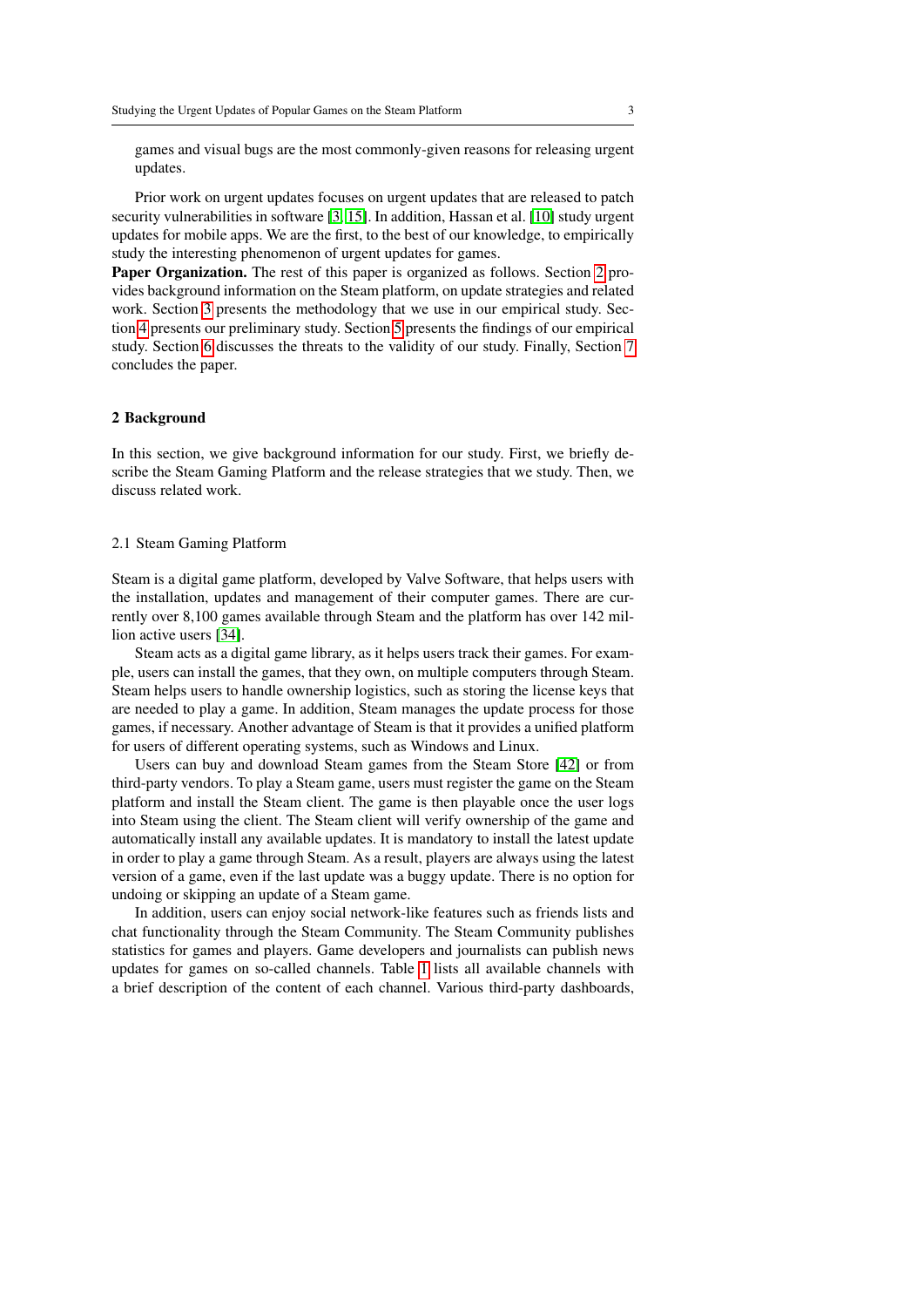<span id="page-3-0"></span>

| <b>Channel</b>                       | <b>Contents</b>                             | Used in our study |
|--------------------------------------|---------------------------------------------|-------------------|
| Announcements                        | General updates including promotions        |                   |
| <b>Client Updates</b>                | Steam Client updates                        |                   |
| Eurogamer                            | Reviews of games                            |                   |
| Kotaku                               | Reviews of games                            |                   |
| Left 4 Dead Official Blog            | Updates for the Left 4 Dead game            |                   |
| PC Gamer                             | Reviews of games                            |                   |
| Portal 2 Official Blog               | Updates for the Portal 2 game               |                   |
| Press Releases                       | Press releases for Valve games              |                   |
| <b>Product Releases</b>              | New game releases                           |                   |
| <b>Product Updates</b>               | Game updates                                |                   |
| Rock, Paper, Shotgun                 | Reviews of games                            |                   |
| <b>Shacknews</b>                     | Reviews of games                            |                   |
| Steam Blog                           | General updates including promotions        |                   |
| <b>Steam Community Announcements</b> | Updates for games and promotions            |                   |
| TF2 Official Blog                    | Updates for the <i>Team Fortress</i> 2 game |                   |

Table 1: All available Steam channels

such as SteamSpy [\[34\]](#page-31-4), collect a plethora of aggregated information from the Steam Community about Steam games.

In general, developers post announcements about game updates to one or more channels, e.g., to the *Product Update* channel. However, while installing the latest game update on Steam is mandatory for users, developers do not necessarily need to announce all updates that they make. Instead, they may choose to silently update a game. Nevertheless, developers do often post news updates about their games to keep users informed about the latest news about their games.

#### 2.2 Update Strategies

In this paper, we classify each studied game into one of two classes, based on the update strategy that the game uses. The first class contains games that follow a traditional update strategy, i.e., these games hold off their updates until they release a major update which contains many minor updates. In this paper, we call this strategy the *build-up candidate* strategy, to emphasize that the developer 'builds up' a release candidate. A characteristic of the build-up candidate strategy is that the number of days between updates is often large (in the order of months or even years).

The second class contains games that release updates frequently. These games release an update as soon as a feature or fix is finished. Hence, the update timeline of these games is filled with minor updates. The characteristic of the frequent update strategy is that the number of days between updates is often small (in the order of days or weeks).

For both update strategies, the number of days between updates may increase as the game matures, for several reasons. For example, a developer may focus on developing new products, while updating older products only when absolutely necessary. Because the number of days between updates may increase over time, we cannot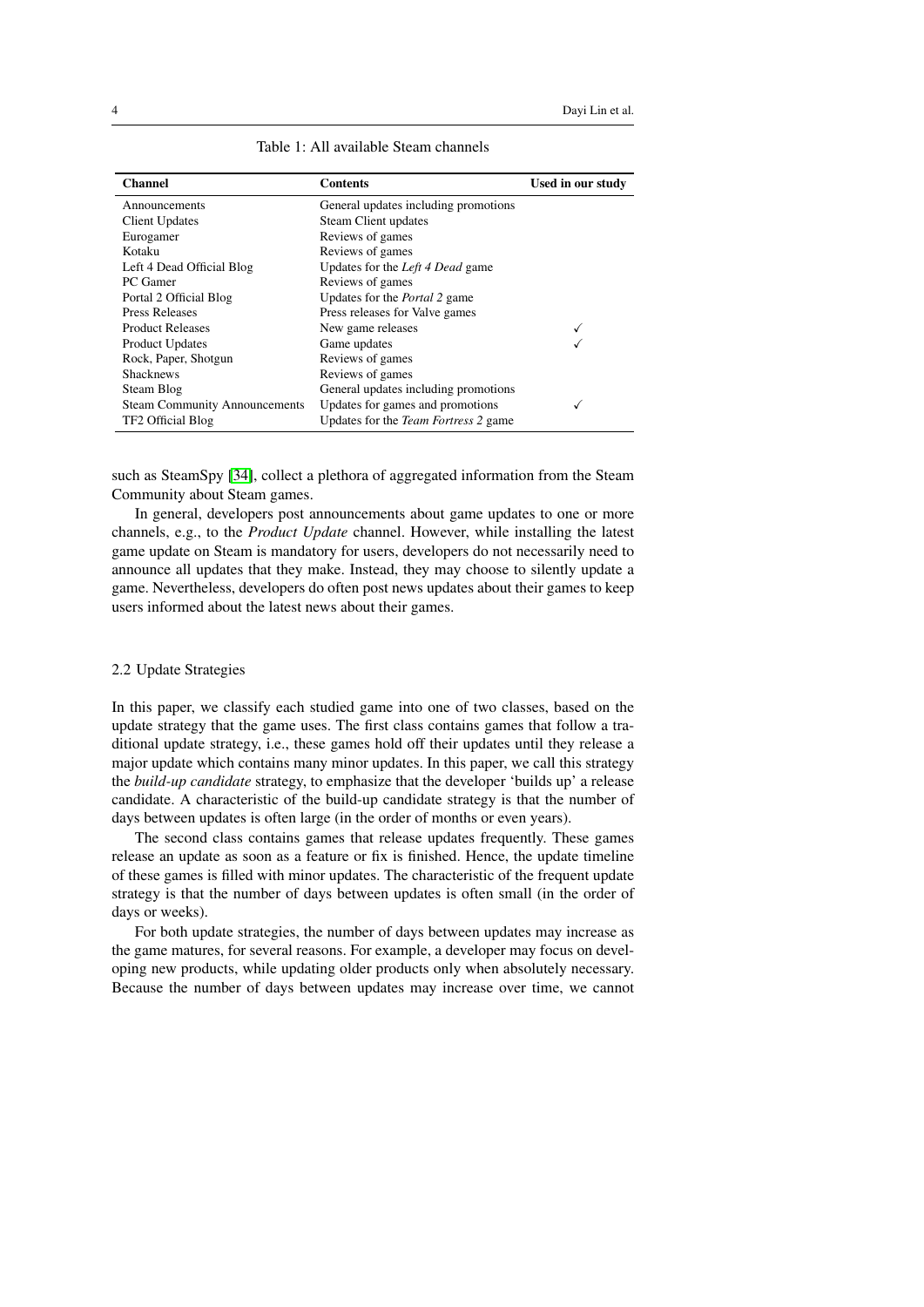simply classify the games based on the number of days between updates only. In Section [4,](#page-11-0) we discuss our classification of games based on their update strategy.

#### <span id="page-4-0"></span>2.3 Related Work

In the remainder of this section, we discuss prior research that is related to our work.

# *2.3.1 Mining Digital Gaming Platforms*

Mining data from digital gaming platforms is an area that has been gaining attention recently. Most research in this area is focused on Steam or the Steam community.

Chambers et al. [\[7\]](#page-29-4) analyzed two years of game traffic on several gaming platforms, including Steam. They demonstrate the difficulty of providing enough resources at launch time of a game and they show that gamers are extremely difficult to please.

Several empirical studies have examined the social network of the Steam Community. Blackburn et al [\[5\]](#page-29-5) study cheaters in the Steam Community. They analyze more than 12 million player profiles of which 700,000 are flagged as cheater and show that the social network of a player (e.g., whether a player has cheating friends) plays an important role in whether a player becomes a cheater. Becker et al. [\[4\]](#page-29-6) analyze the evolution of the Steam Community social network and examine user groups in the Steam community. Sifa et al. [\[35\]](#page-31-5) studied cross-game behaviour of players in the Steam Community. They analyze how players that play multiple games on Steam divide their playtime and which games are played by them.

Huang et al. [\[11\]](#page-29-7) analyzed gameplay data for *Halo Reach*, a popular Xbox game, to investigate what differentiates the best players (players with the highest TrueSkill ratings, a Bayesian scoring system similar to the Elo rating in chess) from regular players.

Our work is the first, to the best of our knowledge, that uses a digital gaming platform, i.e., the Steam platform, to analyze urgent updates of games from a software engineering perspective.

#### *2.3.2 Software Engineering and Games*

Several studies have examined various software engineering aspects of game development.

Apostolos et al. [\[1\]](#page-29-8) examine how software engineering practices are used in game development. They show that game developers adjust traditional software engineering methods to make them fit for game development. Apostolos et al. propose the employment of more elaborate empirical methods, i.e., controlled experiments and case studies, in game development research. Murphy-Hill et al. [\[27\]](#page-30-2) perform a study with 14 interviewees and 364 survey respondents to elicite substantial differences between video game development and traditional software development practices. Murphy-Hill et al. find that game developers are hesitant to use automated testing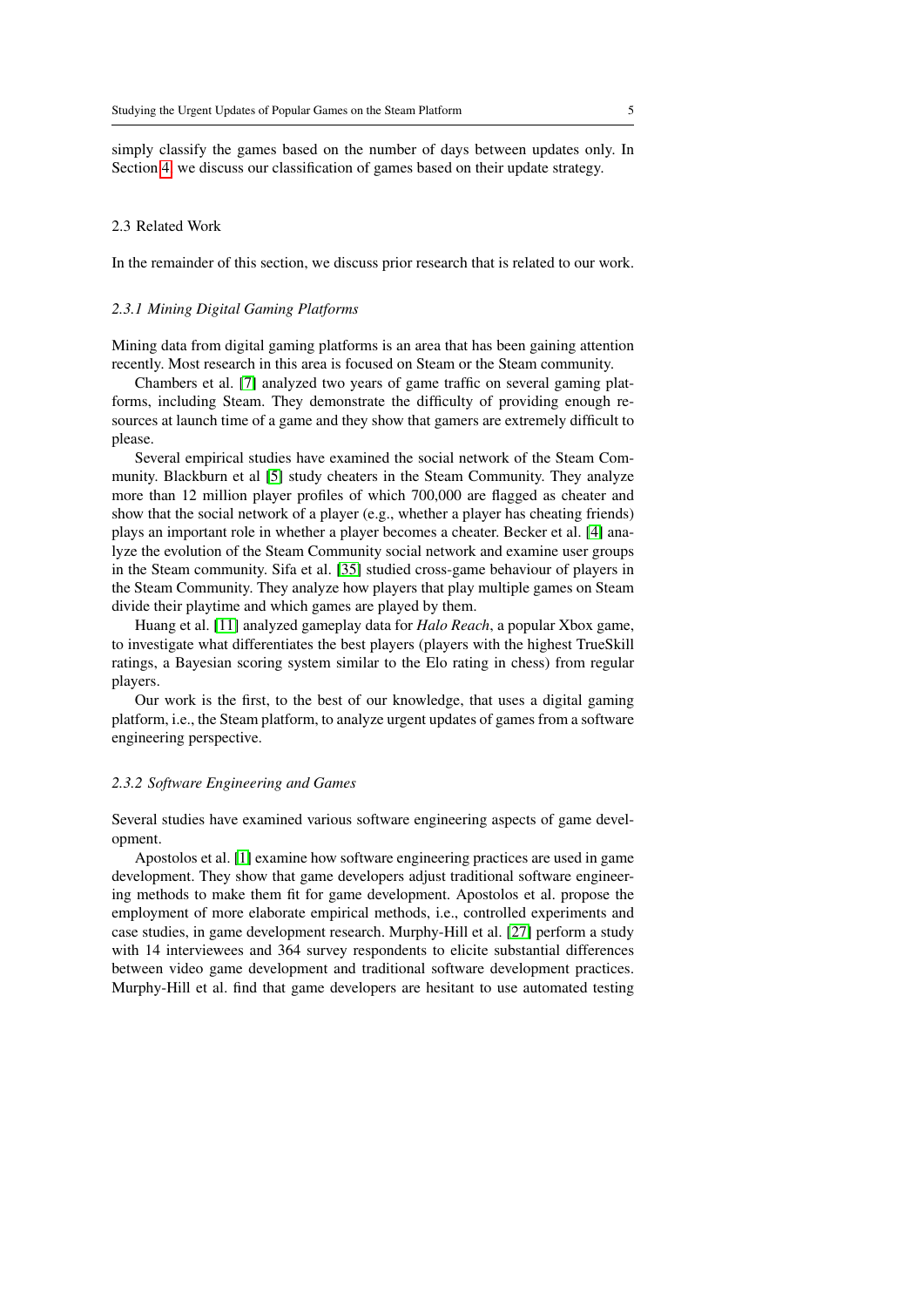because these tests limit the creativity of game designers, as designers must adhere to the limitations of automated testing.

Washburn et al. [\[43\]](#page-31-6) study 155 postmortem retrospectives from game development in which game developers discuss what went wrong and what went right during the development of a game. Washburn et al. extract a set of best practices and pitfalls for game development. They show that planning at the early stage of game development is important.

Most prior work of software engineering practices in a games context focuses on the differences between software engineering practices for traditional software and for games. While we focus on urgent updates in games, we find that prior work on update strategies does not necessarily hold for game development.

Lewis et al. [\[17\]](#page-30-3) present a taxonomy of 11 types of failures in video games by surveying game failure videos on YouTube. We compare Lewis et al.'s taxonomy with the reasons we identify for releasing urgent updates in Section [5.](#page-19-0)

# *2.3.3 Empirical Studies on Urgent Updates*

The majority of empirical studies on urgent updates focus on so-called patch updates, which are updates for security vulnerabilities [\[3,](#page-29-2) [15\]](#page-30-1). Arora et al. [\[3\]](#page-29-2) show that the release time of a security hotfix is heavily impacted by how fast a competitor that suffers from the same vulnerability addresses the issue. As the release of the hotfix of the competitor also discloses the vulnerability, it becomes essential for others to fix that vulnerability as well.

Arora et al. [\[2\]](#page-29-9) show that releasing software faster than a competitor can lead to financial benefit despite the high cost of hotfixes.

Kerzazi et al. [\[12\]](#page-29-10) study 345 releases of a large e-commerce web app and identify 17 recurrent root causes of botched releases, classified into four major categories. Hassan et al. [\[10\]](#page-29-3) study 1,000 emergency updates of over 10,000 mobile apps in the Google Play Store. Hassan et al. identify 8 patterns of emergency updates and categorize along two dimensions "Updates due to deployment issues" and "Updates due to source code changes". Hassan et al. suggest that app developers should carefully avoid these patterns.

Our work is the first, to the best of our knowledge, that conducts an empirical study of urgent updates of games.

#### *2.3.4 Empirical Studies on Update Strategies*

Prior work has studied the release strategies of various types of software, for example, mobile apps [\[22,](#page-30-4) [28\]](#page-30-5). Mobile apps are distributed through mobile app stores, which are similar to digital game distribution platforms, as mobile app stores allow users to download, update and comment on mobile apps in one centralized location. Nayebi et al. [\[28\]](#page-30-5) show that while mobile app developers mostly prefer frequently releasing updates for an app, users of the app have mixed feelings about frequent updates. As a result, only half of the users automatically install new updates. It is an interesting question whether game users share the same mixed feelings about frequent updates. However, installing a game update is mandatory in Steam, hence these mixed feelings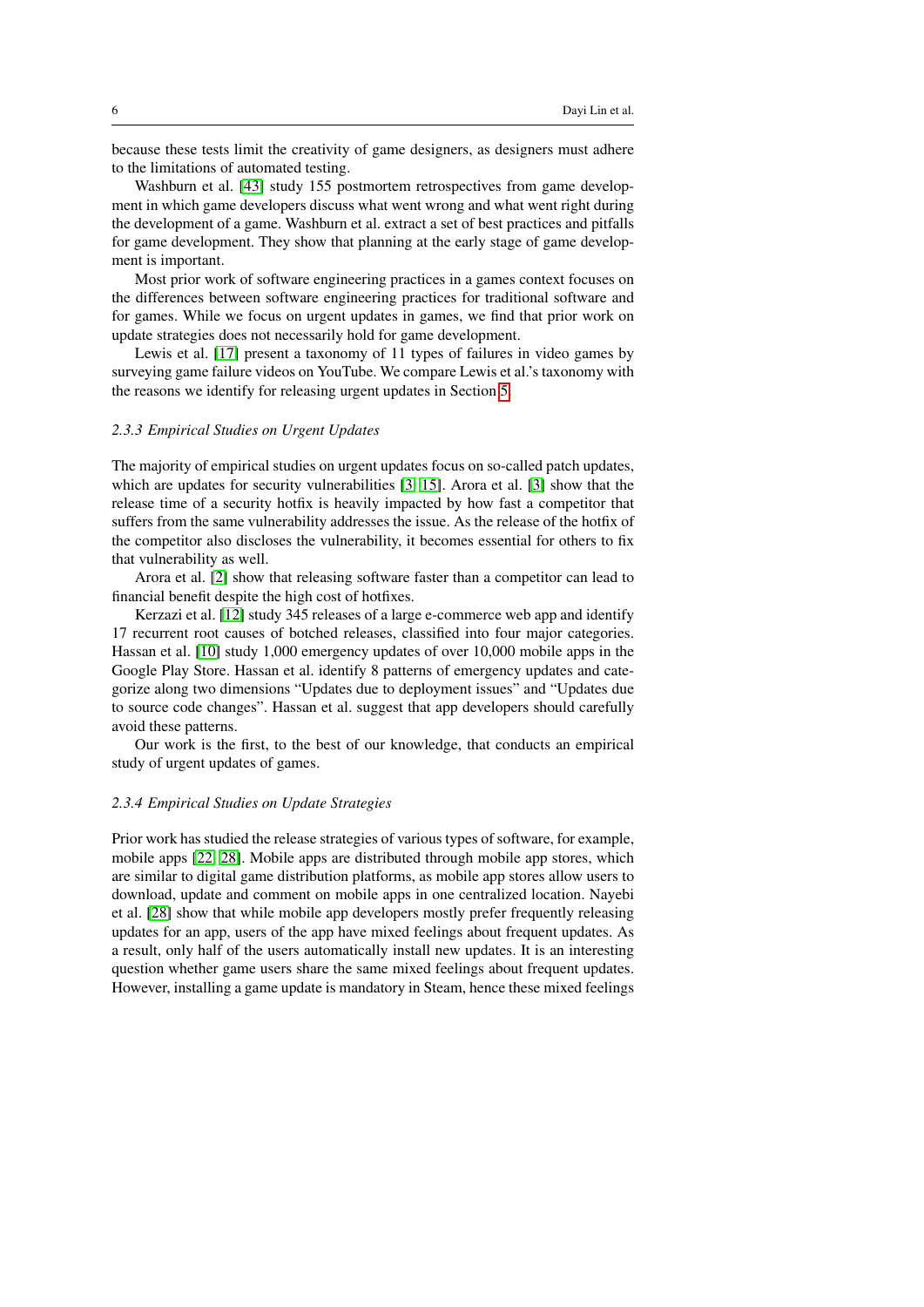are hard to verify. Nevertheless, having to frequently wait for an update to download and install before one can play a game is likely to frustrate gamers.

McIlroy et al. [\[22\]](#page-30-4) show that 45% of the updates of frequently-updated mobile apps (i.e., at least bi-weekly) do not provide a rationale for updating. In addition, McIlroy et al. show that only 1% of the apps is updated at least once a week. In our study, we observe that a large portion (44%) of the games are updated frequently, i.e., often within a week. The most important reason for frequent updates in mobile apps is to fix a bug, which is a consistent observation with our observations about urgent updates for games.

Mantyla et al. [\[20\]](#page-30-6) conduct a case study on Mozilla Firefox about the changes in software testing effort after moving to a rapid release strategy (i.e., releases every six weeks). Mantyla et al. state that rapid releases lead to a narrower development scope, which allows deeper testing of features and regressions with the highest risk. In addition, the required number of specialized testers grows, in order to sustain testing effort in the rapid release model. Mantyla et al. conclude that the rapid release strategy does not have a significant impact on the product quality. Souza et al. [\[37\]](#page-31-7) study how transitioning to a rapid release strategy changed the backout rate for Mozilla Firefox. The backout rate describes the rate of patches that are reverted after their release. Souza et al. find that the overall backout rate increased under rapid releases but that this increased rate has no effect on users' perception of product quality. Da Costa et al. [\[8\]](#page-29-11) conduct an empirical study of the impact of Mozilla Firefox switching to a rapid release strategy on the integration delay of addressed issues. Da Costa et al. show that a rapid release strategy may not be able to deliver addressed issues to users faster than through a traditional release strategy. Khomh et al. [\[13\]](#page-30-7) empirically studied the development process of Mozilla Firefox during its transition to a rapid release cycle. Khomh et al. find that although with shorter release cycles, users do not experience significantly more post-release bugs and the bugs are fixed faster, users experience these bugs earlier during software execution. Khomh et al. later extend their work [\[14\]](#page-30-8) and suggest that one of the major challenges when switching to rapid releases is to automate the release engineering process. We are the first to study update strategies for games and in particular we examine how the frequency of releasing updates affects the number of urgent updates.

# <span id="page-6-0"></span>3 Methodology

In this section, we introduce the methodology of our empirical study of urgent updates of popular games. We detail how we select our subject systems and extract the needed data to conduct our study. Figure [1](#page-7-0) gives an overview of our methodology.

# 3.1 Selecting Subject Systems

We select the 50 most popular games on Steam on January 12, 2016. The list of top 50 games is provided by Steam Charts [\[9\]](#page-29-0), a website that ranks games by the number of players on that day. Table [2](#page-8-0) shows details about the 50 games that we selected for our study.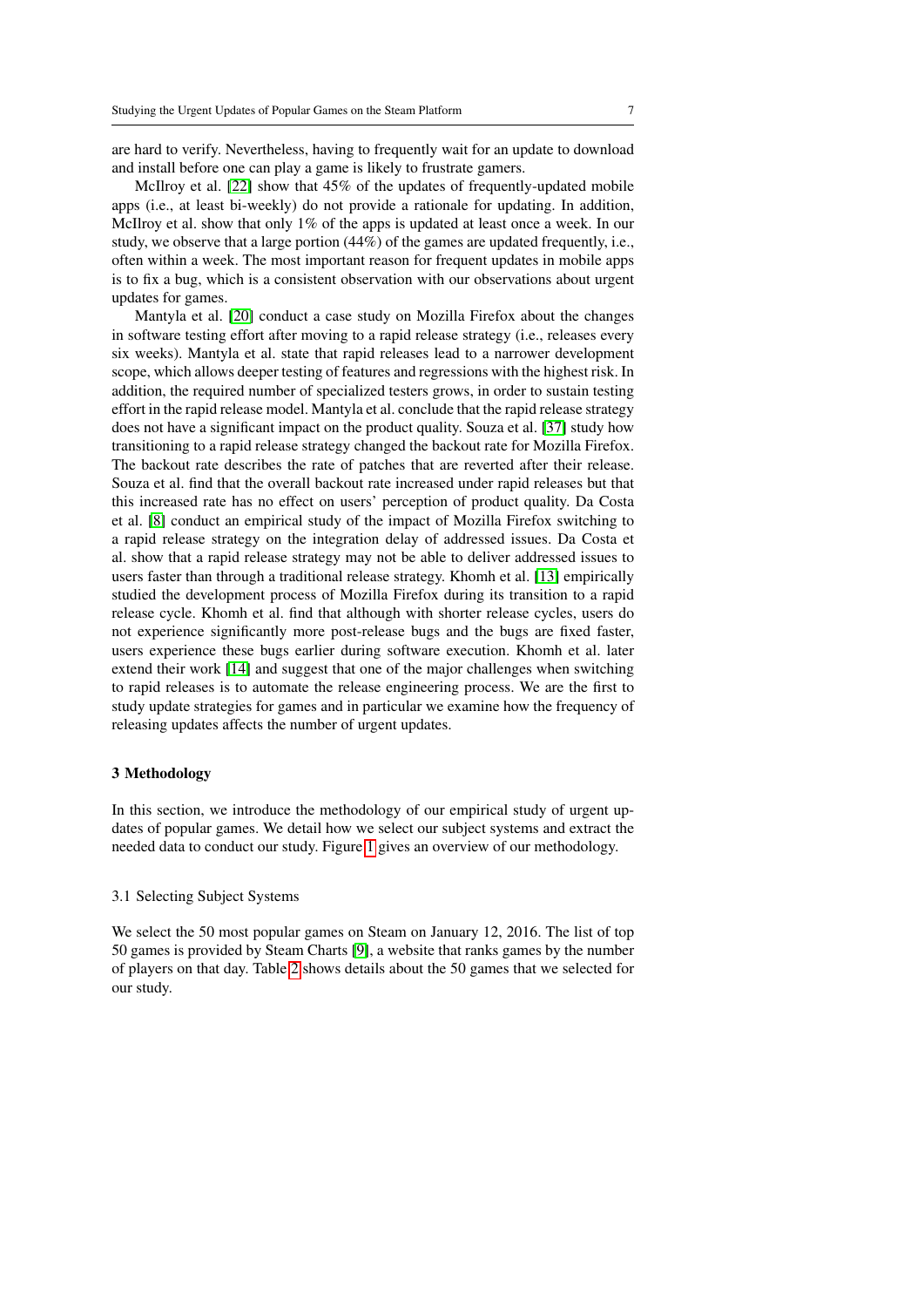<span id="page-7-0"></span>

Fig. 1: Overview of our study

# <span id="page-7-1"></span>3.2 Collecting Update Notes

We use the update notes that are posted on the channels in the Steam Community to infer the update cycles of each studied game. As mentioned in Section [2,](#page-2-0) developers do not necessarily need to announce all updates that they make. We use the published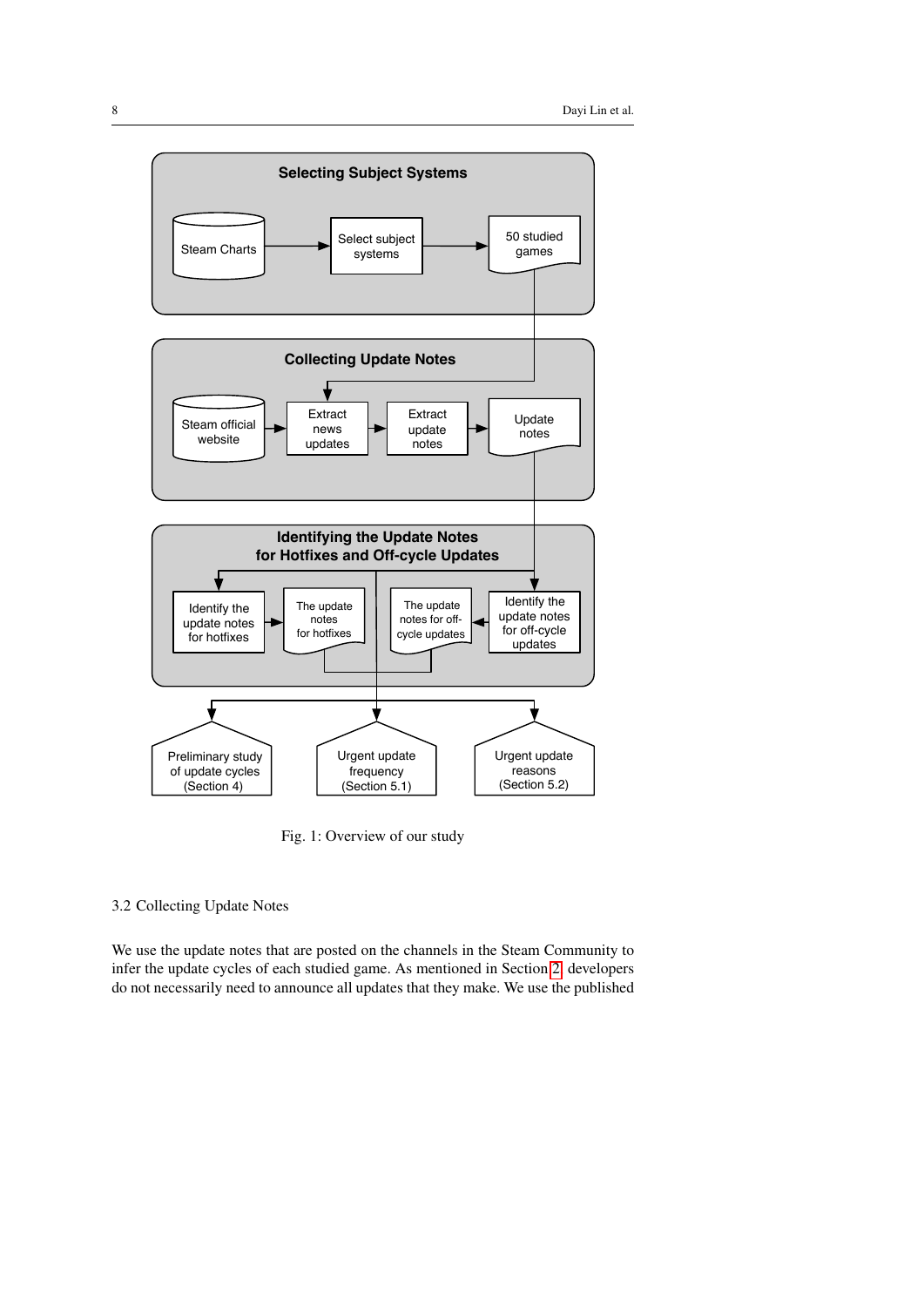| Title                                                      | <b>Developer</b>                       | Genre                    | <b>Release</b><br>vear | # of<br>players | Early<br>$\mathrm{access}^2$ |
|------------------------------------------------------------|----------------------------------------|--------------------------|------------------------|-----------------|------------------------------|
| Dota 2                                                     | Valve                                  | Strategy                 | 2013                   | 858890          |                              |
| Counter-Strike: Global Offensive                           | Valve                                  | Action                   | 2012                   | 563938          |                              |
| Football Manager 2016                                      | <b>SPORTS INTERACTIVE</b>              | <b>Sports</b>            | 2015                   | 68949           |                              |
| Fallout 4                                                  | Bethesda Game Studios                  | <b>RPG</b>               | 2015                   | 61214           |                              |
| <b>Grand Theft Auto V</b>                                  | <b>Rockstar North</b>                  | Adventure                | 2015                   | 56419           |                              |
| Team Fortress 2                                            | Valve                                  | Action                   | 2007                   | 56390           |                              |
| <b>ARK: Survival Evolved</b>                               | Studio Wildcard                        | <b>RPG</b>               | 2015                   | 50522           | ✓                            |
| Sid Meier's Civilization V                                 | <b>Firaxis Games</b>                   | Strategy                 | 2010                   | 45352           |                              |
| Garry's Mod                                                | <b>Facepunch Studios</b>               | Simulation               | 2006                   | 39694           |                              |
| The Elder Scrolls V: Skyrim                                | Bethesda Game Studios                  | <b>RPG</b>               | 2011                   | 36107           |                              |
| Warframe                                                   | <b>Digital Extremes</b>                | Action                   | 2013                   | 35983           |                              |
| Rust                                                       | <b>Facepunch Studios</b>               | <b>RPG</b>               | 2013                   | 35128           | ✓                            |
| Rocket League                                              | Psyonix                                | <b>Sports</b>            | 2015                   | 34342           |                              |
| Arma 3                                                     | <b>Bohemia</b> Interactive             | Strategy                 | 2013                   | 32294           |                              |
| Counter-Strike                                             | Valve                                  | Action                   | 2000                   | 26814           |                              |
| H1Z1: Just Survive                                         | Daybreak Game Company                  | Adventure                | 2015                   | 24577           | ✓                            |
| Euro Truck Simulator 2                                     | <b>SCS</b> Software                    | Simulation               | 2013                   | 21689           |                              |
| Call of Duty: Black Ops III                                | Treyarch                               | Adventure                | 2015                   | 21643           |                              |
| Terraria                                                   | Re-Logic                               | <b>RPG</b>               | 2011                   | 20594           |                              |
| Unturned                                                   | <b>Smartly Dressed Games</b>           | Casual                   | 2014                   | 20466           | ✓                            |
| PAYDAY 2                                                   | <b>OVERKILL</b> - a Starbreeze Studio. | <b>RPG</b>               | 2013                   | 17064           |                              |
| <b>SMITE</b>                                               | Hi-Rez Studios                         | Action                   | 2015                   | 16510           |                              |
| The Witcher 3: Wild Hunt                                   | <b>CD PROJEKT RED</b>                  | <b>RPG</b>               | 2015                   | 14415           |                              |
| War Thunder                                                | Gaijin Entertainment                   | Simulation               | 2013                   | 14364           |                              |
| Path of Exile                                              | <b>Grinding Gear Games</b>             | <b>RPG</b>               | 2013                   | 14159           |                              |
| Left 4 Dead 2                                              | Valve                                  | Action                   | 2009                   | 13866           |                              |
|                                                            | Paradox Development Studio             |                          | 2013                   | 13112           |                              |
| Europa Universalis IV                                      | Valve                                  | Strategy<br>Action       | 2004                   |                 |                              |
| Counter-Strike: Source                                     | <b>Ubisoft Montreal</b>                | Action                   | 2015                   | 13068<br>12742  |                              |
| Tom Clancy's Rainbow Six Siege                             | <b>Bohemia Interactive</b>             | Action                   | 2013                   |                 |                              |
| DayZ                                                       |                                        |                          | 2013                   | 11505           | ✓                            |
| Total War: ROME II - Emperor Edition <sup>1</sup>          | Creative Assembly                      | Strategy                 |                        | 10795           |                              |
| Trove                                                      | <b>Trion Worlds</b>                    | <b>RPG</b>               | 2015                   | 10216           |                              |
| Mount & Blade: Warband                                     | TaleWorlds Entertainment               | <b>RPG</b>               | 2010<br>2014           | 9976<br>9876    | ✓                            |
| Don't Starve Together                                      | Klei Entertainment                     | Simulation<br><b>RPG</b> |                        |                 |                              |
| Borderlands 2                                              | Gearbox Software                       |                          | 2012                   | 9720            |                              |
| METAL GEAR SOLID V: THE PHANTOM PAIN <sup>1</sup>          | Konami Digital Entertainment           | Adventure                | 2015                   | 9513            |                              |
| XCOM: Enemy Unknown                                        | <b>Firaxis Games</b>                   | Strategy                 | 2012                   | 9253            |                              |
| Age of Empires II HD                                       | Skybox Labs                            | Strategy                 | 2013                   | 8523            |                              |
| 7 Days to Die                                              | The Fun Pimps                          | Simulation               | 2013                   | 8253            | ✓                            |
| Cities: Skylines                                           | Colossal Order Ltd.                    | Strategy                 | 2015                   | 7369            |                              |
| Company of Heroes 2                                        | Relic Entertainment                    | Strategy                 | 2013                   | 7074            |                              |
| Arma 2: Operation Arrowhead                                | <b>Bohemia Interactive</b>             | Strategy                 | 2010                   | 7023            |                              |
| <b>AdVenture Capitalist</b>                                | <b>Hyper Hippo Games</b>               | Casual                   | 2015                   | 6946            |                              |
| <b>Total War: ATTILA</b>                                   | <b>Creative Assembly</b>               | Strategy                 | 2015                   | 6843            |                              |
| Hurtworld                                                  | <b>Bankroll Studios</b>                | Simulation               | 2015                   | 6806            | ✓                            |
| Undertale                                                  | tobyfox                                | <b>RPG</b>               | 2015                   | 6748            |                              |
| Brawlhalla                                                 | <b>Blue Mammoth Games</b>              | Action                   | 2015                   | 6530            | ✓                            |
| Just Cause 3                                               | <b>Avalanche Studios</b>               | Adventure                | 2015                   | 6518            |                              |
| Dying Light: The Following - Enhanced Edition <sup>1</sup> | Techland                               | <b>RPG</b>               | 2015                   | 6360            |                              |
| DARK SOULS II: Scholar of the First Sin <sup>1</sup>       | FromSoftware, Inc.                     | <b>RPG</b>               | 2015                   | 6342            |                              |

<span id="page-8-0"></span>Table 2: Basic information about the studied games on Steam, sorted by the number of players (as of January 12, 2016)

1. We will use shortened game names throughout the rest of the paper for brevity in the tables.

2. Early access games allow customers to purchase the game during its public beta period while developers continue working on the game.

update notes to get a lower bound of the number of updates for each of the studied games.

Although the Steam Community has a special channel available for update notes, called the *Product Updates* channel, we find that many update notes are not posted on that channel but on other channels instead (e.g., the *Community Announcements* channel). To avoid missing any update notes, we extract all information across all news channels for all studied games. The 'Related news' page of a game in the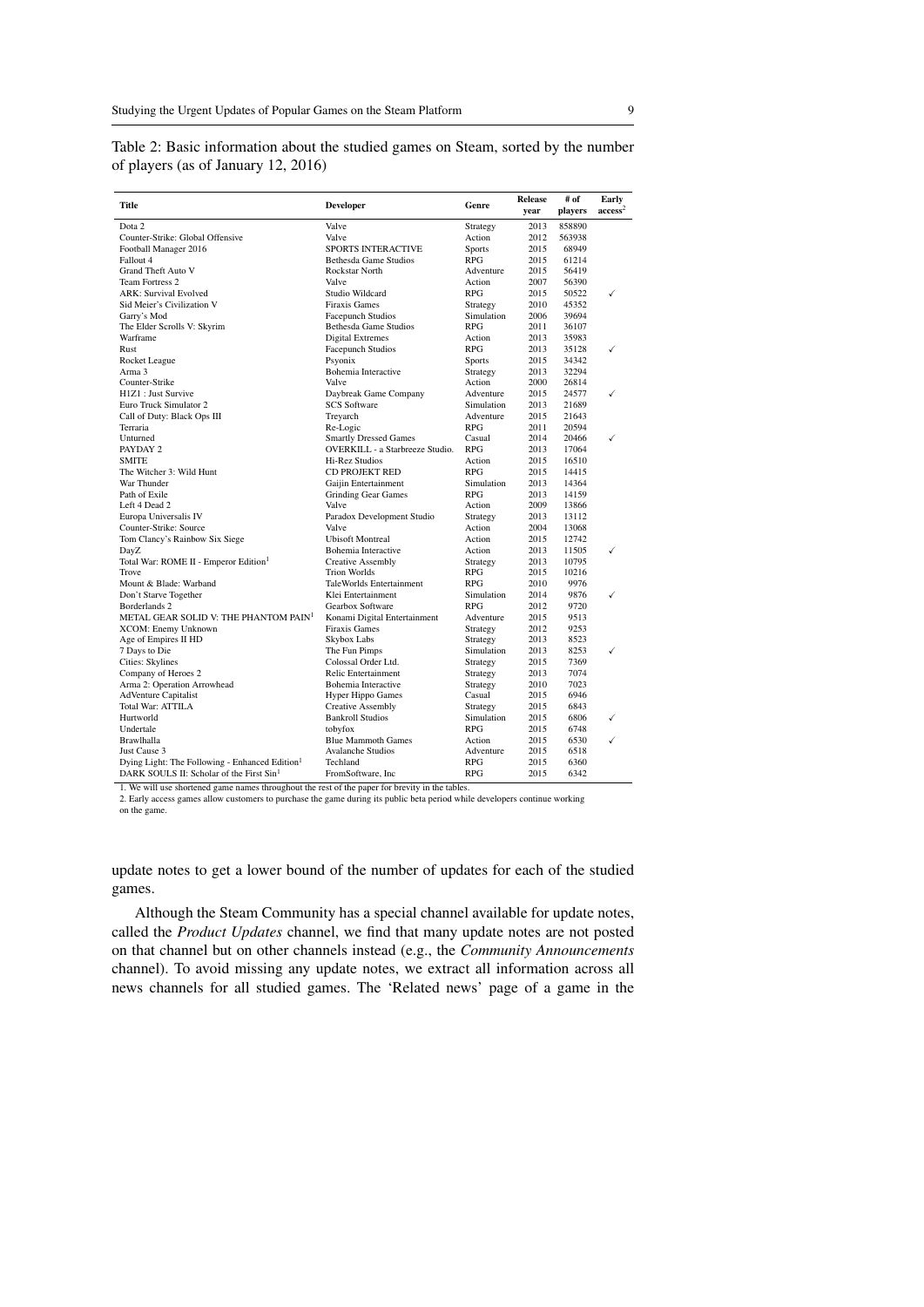|  |  |  | Table 3: Update note for the Team Fortress 2 game |  |  |  |
|--|--|--|---------------------------------------------------|--|--|--|
|--|--|--|---------------------------------------------------|--|--|--|

<span id="page-9-1"></span>

| Title          | Team Fortress 2 Update Released                                            |
|----------------|----------------------------------------------------------------------------|
| <b>Channel</b> | <b>Product Updates</b>                                                     |
| Date           | 12 Oct. 2015                                                               |
|                | An update to Team Fortress 2 has been released. The update will be applied |
|                | automatically when you restart Team Fortress 2. The major changes include: |

- Fixed a client crash related to the contract menu.
- Fixed an issue where some players could not use some of the crafting recipes
- Running in textmode now places the client in insecure mode
- Updated the localization files

Steam Store<sup>[1](#page-9-0)</sup> aggregates all news updates that are related to that game from all available Steam Community channels. These news updates include for example game announcements, promotions and update notes. Table [3](#page-9-1) shows an example of an update note for the *Team Fortress 2* game.

We extract all 11,970 news updates for the studied games using a custom-written crawler. We perform the following steps to extract update notes from the news updates:

- 1. We keep all news updates that are posted on the *Product Release* or *Product Update* channel.
- 2. For the remainder of the news updates, we remove all news updates that are posted on the Steam client announcements channel, or channels that are related to game reviews, or channels that are known to contain only crossposts.
- 3. We remove all news updates of which the title does not contain the words *update*, *release*, *patch*, *hotfix*, *change log* OR a version number.
- 4. The news updates that are left, together with the news updates from step 1 are considered as update notes.

We must perform step 2 because posts in these channels can contain a review of another update, which will negatively affect the precision of step 3. We manually identify the following channels that are related to game reviews and the Steam client: *Rock. Paper. Shotgun*, *PC Gamer*, *Shacknews*, *Kotaku*, *Eurogamer*, *Announcements*, *Steam Blog*, *Press Releases*, *Client Updates*. In addition, we manually identified the following channels that contain only crossposts: *TF2 Official Blog*, *Left 4 Dead Official Blog*, *Portal 2 Official Blog*. As these channels are for games developed by Valve, i.e., the developer of Steam, update notes are posted to the *Product Update* channel as well. We removed all news updates that are posted on irrelevant channels. Table [1](#page-3-0) gives an overview of the channels that are relevant to our study.

We identify 2,672 update notes for the 50 studied games. In order to validate the precision and recall of our extraction steps, we manually analyze a statisticallyrepresentative random sample of 372 news updates (95% confidence level and 5% confidence interval, taken from the 11,970 news updates of the studied games) and count the news updates that do not contain update notes. The manual analysis of the representative sample shows that our extraction steps have a precision of 88% and

<span id="page-9-0"></span><sup>1</sup> E.g., related news for Dota 2: <http://store.steampowered.com/news/?appids=570>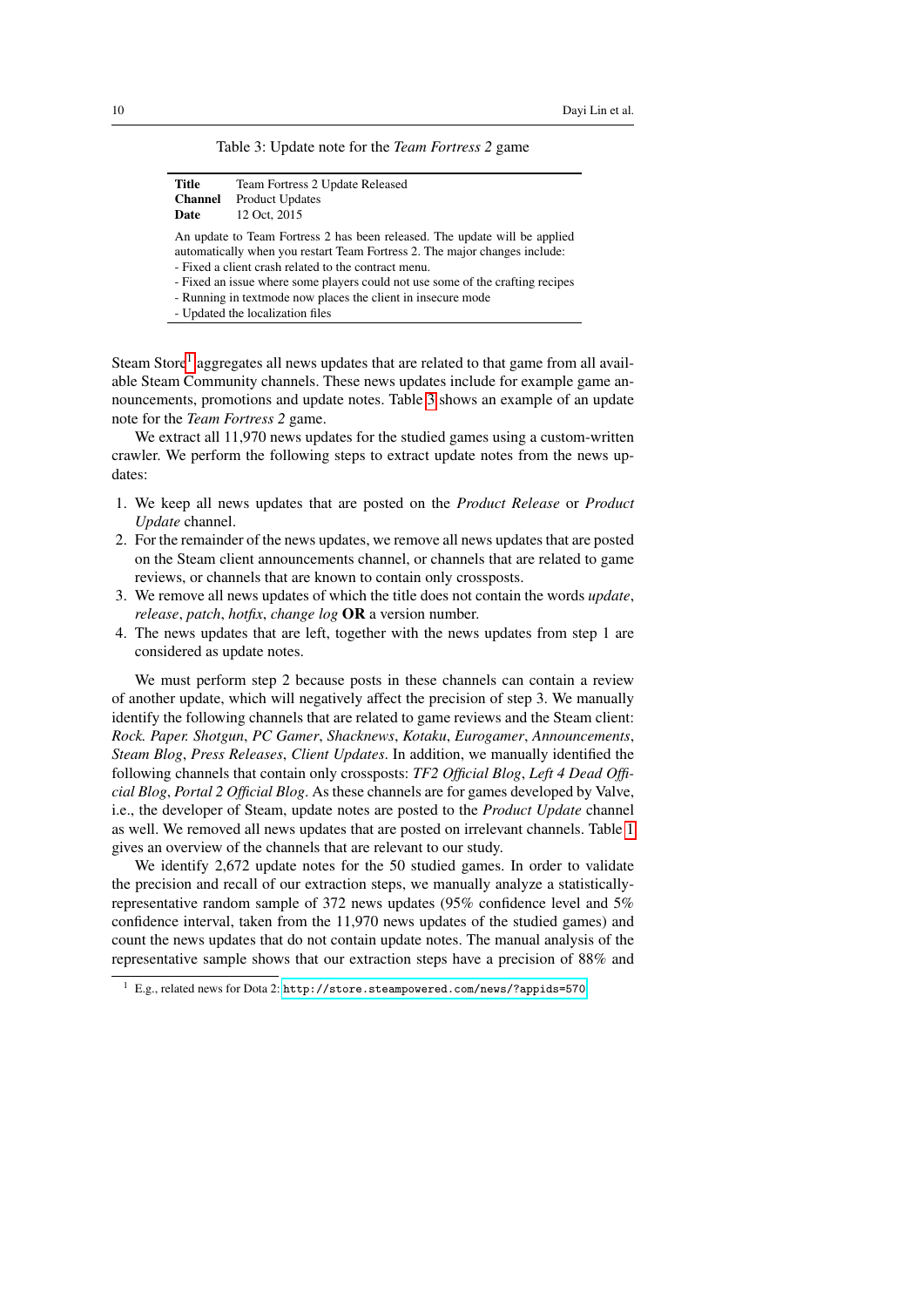a recall of 87%. In order to further enhance the precision of our data, we manually check the identified update notes and remove 253 news updates that do not contain update notes, leaving 2,419 update notes for our study.

#### 3.3 Identifying the Update Notes for Hotfixes and Off-cycle Updates

We distinguish two types of irregular updates in this paper:

- 1. Self-admitted hotfixes: Game updates that are described by developers as hotfixes.
- 2. Off-cycle updates: Game updates that are released outside the regular update cycle of a game.

We identify update notes for self-admitted hotfixes using the regular expression  $(hot.?\text{fix})^2$  $(hot.?\text{fix})^2$  on the titles and contents of update notes. Using this regular expression, we identify 163 update notes for self-admitted hotfixes. We manually check all of them and exclude 15 wrongly identified update notes, leaving 148 update notes for self-admitted hotfixes. The wrongly identified update notes are regular update notes that contain a statement such as *"We will keep monitoring feedbacks and push hotfixes if necessary"*.

To identify off-cycle updates, we calculate the *days-between-updates* for all adjacent updates for all games. We then use the Median Absolute Deviation (MAD) to identify the outliers of the *days-between-updates*, i.e., updates that take a statistically significantly longer or shorter period than is usual for that game. The MAD is a robust statistic which measures the variability of a univariate sample of quantitative data. The MAD is defined as the median of the absolute deviations from the data's median. We use the MAD to identify outliers as suggested by Leys et al. [\[18\]](#page-30-9), who show that using the absolute deviation around the median outperforms using the standard deviation around the mean when detecting outliers. Generally, if a value is a certain number of MAD away from the median of the residuals, that value is classified as an outlier. However, Figure [4](#page-16-0) shows that the distributions of *days-between-updates* are highly unsymmetric. We address this problem by using the *Double MAD* as suggested by Rosenmai [\[30\]](#page-31-8), i.e., we calculate the MAD for the left and right side of the median of the distribution, and use the left MAD to identify outliers on the left tail, while using the right MAD to identify outliers on the right tail. Miller [\[25\]](#page-30-10) proposes that depending on the stringency of the researcher's criteria, the threshold for the number of MADs can be 3 (very conservative), 2.5 (moderately conservative) or 2 (poorly conservative). After a preliminary experiment on the *days-between-updates* in our dataset, we select 2 as the threshold for our dataset. Figure [2](#page-11-1) shows an example of detecting outliers for the *Warframe* game using the *Double MAD*. We identified 411 off-cycle updates in total.

<span id="page-10-0"></span><sup>2</sup> We attempted to extend this regular expression with more terms such as 'patch' and 'emergency', however, we found that these terms incorrectly match too many update notes that are not for hotfixes.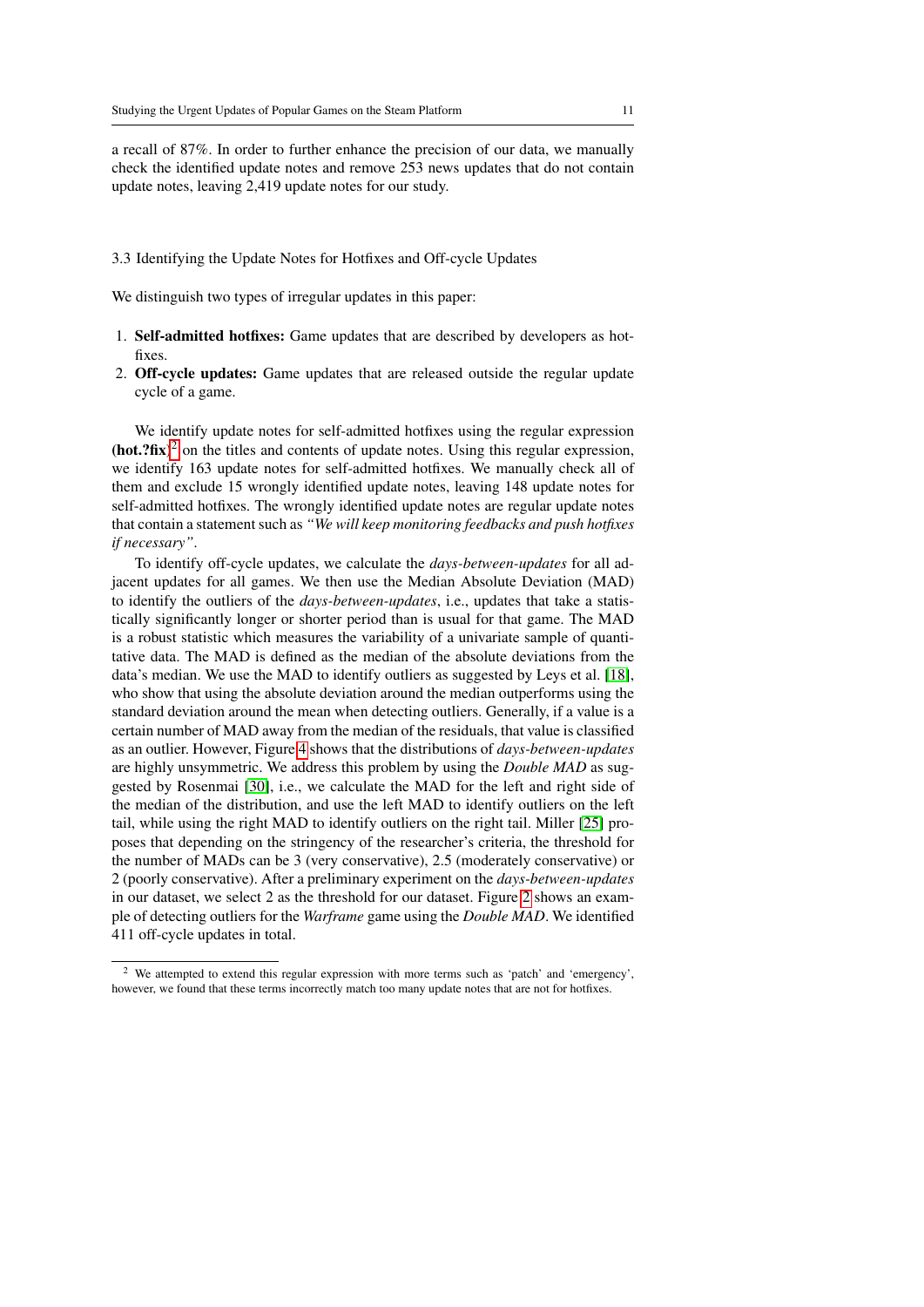<span id="page-11-1"></span>

<span id="page-11-2"></span>Fig. 2: An example of detecting outliers for the *Warframe* game.

| Table 4: Dataset description |
|------------------------------|
|                              |

| # of studied games<br># of news updates | 50<br>11,970 |
|-----------------------------------------|--------------|
| # of update notes for:                  |              |
| All game updates                        | 2,419        |
| Self-admitted hotfixes                  | 148          |
| Off-cycle updates                       | 411          |
| 0-day updates                           | 162          |

# 3.4 Dataset Description

Table [4](#page-11-2) presents the description of our collected dataset.

# <span id="page-11-0"></span>4 Preliminary Study of the Update Cycles of the Studied Steam Games

In this section, we present our preliminary study of the update cycles of the studied games. The goal of the preliminary study is to get a better understanding of the update cycle of the studied games by identifying their update frequency, update cycle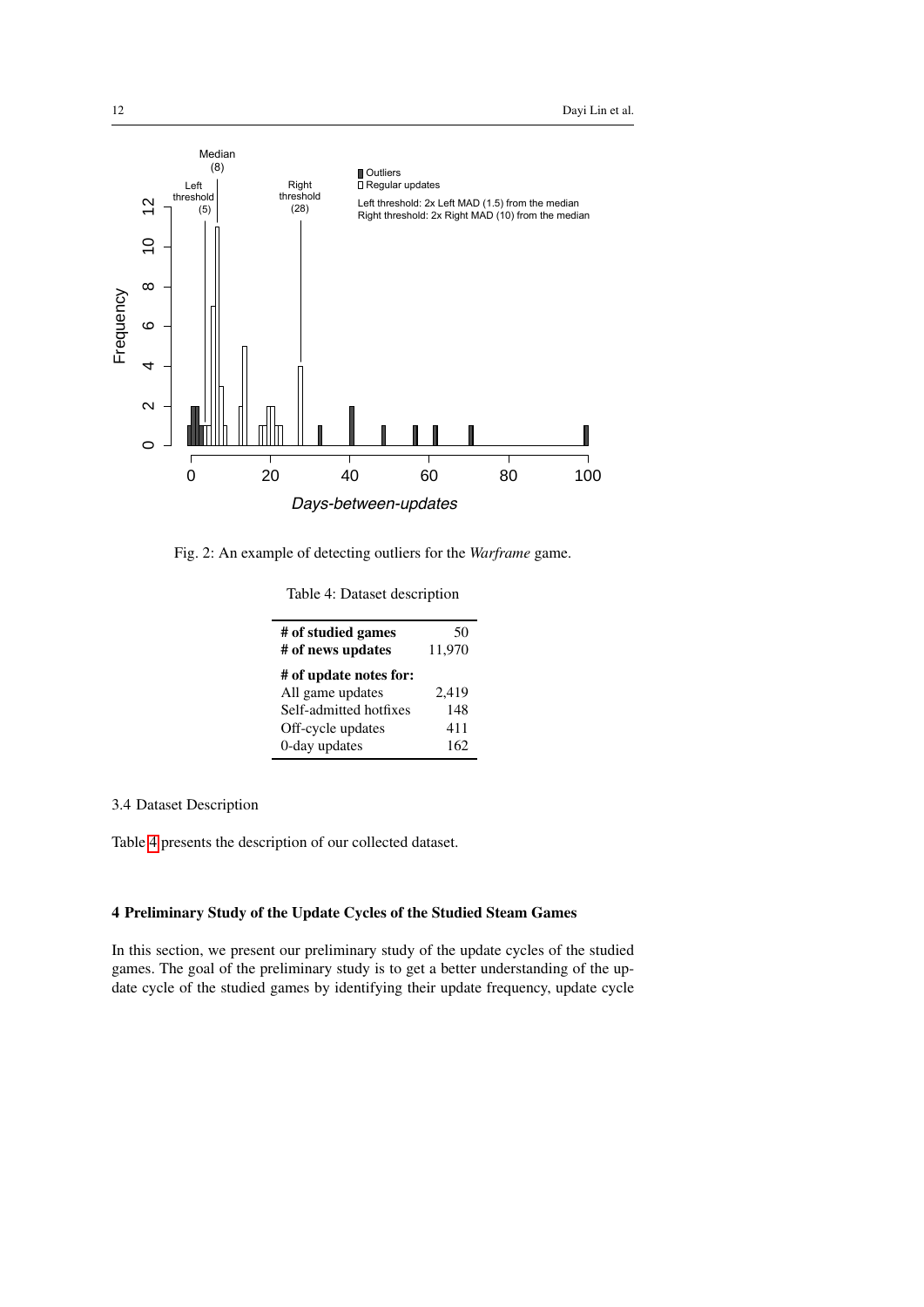<span id="page-12-0"></span>Table 5: Updates of studied games on Steam, sorted by the kurtosis of *days-betweenupdates* (as of January 12, 2016)

|                                    |                |                        |                          |        | $\emph{days-between-up dates}^1$ |                 |
|------------------------------------|----------------|------------------------|--------------------------|--------|----------------------------------|-----------------|
| Title                              | <b>Updates</b> | % Self.adm<br>hotfixes | % Off-cycle<br>$update2$ | Median | $\mathbf{Mode}^3$                | <b>Kurtosis</b> |
| Team Fortress 2                    | 464            | $\mathbf{0}$           | 13                       | 3.0    | 1(100)                           | 82.51           |
| Don't Starve Together              | 91             | 43                     | 15                       | 3.0    | 1(25)                            | 55.27           |
| Unturned                           | 158            | $\mathbf{1}$           | 20                       | 2.0    | 1(64)                            | 46.41           |
| Counter-Strike: Source             | 84             | $\mathbf{0}$           | 21                       | 7.0    | 0(7)                             | 43.04           |
| Left 4 Dead 2                      | 134            | $\overline{0}$         | 21                       | 7.0    | 7(23)                            | 30.83           |
| Borderlands 2                      | 32             | 3                      | 19                       | 19.0   | 1,2,5,9,27,28(2)                 | 22.09           |
| Counter-Strike                     | 29             | $\Omega$               | 17                       | 2.0    | 1(10)                            | 20.46           |
| 7 Days to Die                      | 68             | 28                     | 13                       | 5.0    | 1(11)                            | 18.35           |
| Company of Heroes 2                | 26             | $\Omega$               | 15                       | 13.0   | 0(8)                             | 17.67           |
| Arma 2: Operation Arrowhead        | 19             | 5                      | 11                       | 53.5   | 16(2)                            | 13.61           |
| Counter-Strike: Global Offensive   | 90             | $\mathbf{0}$           | 52                       | 7.0    | 7(29)                            | 13.28           |
| Path of Exile                      | 70             | $\mathbf Q$            | 13                       | 6.0    | 3(8)                             | 12.82           |
| DavZ                               | 25             | 48                     | $\overline{4}$           | 15.0   | 0,2,28(3)                        | 12.46           |
| Garry's Mod                        | 66             | 3                      | 17                       | 13.0   | 3(8)                             | 11.64           |
| Dota 2                             | 281            | $\mathbf{0}$           | 12                       | 3.0    | 1(77)                            | 11.12           |
| Brawlhalla                         | 75             | $\mathbf{0}$           | 8                        | 6.0    | 1(13)                            | 10.29           |
| Dying Light: The Following - E. E. | 17             | 12                     | 12                       | 13.0   | 4,11(2)                          | 9.48            |
| Euro Truck Simulator 2             | 33             | 9                      | 15                       | 21.5   | 7(3)                             | 9.04            |
| Arma 3                             | 20             | 5                      | 35                       | 21.0   | 15,21(2)                         | 8.88            |
| Terraria                           | 12             | $\overline{0}$         | 25                       | 13.0   | 8(2)                             | 8.78            |
| Warframe                           | 58             | 10                     | 22                       | 8.0    | 7(11)                            | 8.57            |
| Rust                               | 12             | $\boldsymbol{0}$       | 17                       | 12.0   | 6(2)                             | 7.89            |
| Age of Empires II HD               | 22             | 5                      | 14                       | 13.0   | 6,7(2)                           | 7.41            |
| War Thunder                        | 60             | $\overline{c}$         | 22                       | 5.0    | 1(9)                             | 6.78            |
| Trove                              | 42             | 31                     | 7                        | 4.0    | 1(9)                             | 6.66            |
| PAYDAY 2                           | 148            | 19                     | 19                       | 3.0    | 1(39)                            | 6.53            |
| Sid Meier's Civilization V         | 37             | 14                     | 38                       | 22.0   | 22(3)                            | 5.76            |
| Mount Blade: Warband               | 29             | 10                     | 14                       | 25.5   | 3,12(2)                          | 5.40            |
| <b>AdVenture Capitalist</b>        | 9              | $\mathbf{0}$           | 22                       | 24.0   | 37(2)                            | 5.16            |
| The Witcher 3: Wild Hunt           | 17             | 6                      | 24                       | 4.0    | 0(6)                             | 5.08            |
| Just Cause 3                       | $\overline{7}$ | $\mathbf{0}$           | 14                       | 9.0    | 3(2)                             | 3.97            |
| Call of Duty: Black Ops III        | 8              | $\mathbf{0}$           | 13                       | 5.0    | 0(2)                             | 3.51            |
| Europa Universalis IV              | 23             | 35                     | 17                       | 10.5   | 0(4)                             | 3.47            |
| H1Z1 : Just Survive                | 61             | 10                     | 18                       | 5.5    | 7(9)                             | 2.92            |
| XCOM: Enemy Unknown                | 10             | $\boldsymbol{0}$       | 20                       | 34.0   | $\mathcal{A}$                    | 2.71            |
| The Elder Scrolls V: Skyrim        | 10             | $\mathbf{0}$           | 10                       | 49.0   | $^{\circ}$                       | 2.64            |
| Total War: ROME II - E. E.         | 15             | $\boldsymbol{0}$       | 13                       | 13.5   | 7(2)                             | 2.50            |
| Rocket League                      | 13             | 8                      | 8                        | 13.0   | 20(2)                            | 2.36            |
| Hurtworld                          | 5              | $\boldsymbol{0}$       | $\mathbf{0}$             | 5.5    | $\mathcal{A}$                    | 2.28            |
| Total War: ATTILA                  | 6              | 17                     | 17                       | 48.0   | $^{4}$                           | 1.92            |
| Fallout 4                          | 6              | $\mathbf{0}$           | 17                       | 5.0    | 9(2)                             | 1.62            |
| Cities: Skylines                   | 6              | $\boldsymbol{0}$       | $\mathbf{0}$             | 11.0   | $^{4}$                           | 1.62            |
| Tom Clancy's Rainbow Six Siege     | 4              | $\mathbf{0}$           | $\theta$                 | 6.0    | $-4$                             | 1.50            |
| Grand Theft Auto V                 | 5              | $\boldsymbol{0}$       | $\mathbf{0}$             | 44.5   | $^{4}$                           | 1.44            |
| <b>ARK: Survival Evolved</b>       | 6              | $\mathbf{0}$           | $\mathbf{0}$             | 20.0   | $-4$                             | 1.43            |
| Football Manager 2016              | $\overline{c}$ | $\boldsymbol{0}$       | ÷                        | ä,     | ×.                               | ä,              |
| <b>SMITE</b>                       | $\overline{c}$ | $\mathbf{0}$           |                          |        |                                  |                 |
| METAL GEAR SOLID V: THE P.P.       | $\mathbf{1}$   | $\mathbf{0}$           |                          |        |                                  |                 |
| Undertale <sup>5</sup>             | $\theta$       |                        |                          |        |                                  |                 |
| DARK SOULS II: S. of the F. S.     | 1              | $\mathbf{0}$           |                          | ä,     |                                  | ٠               |

1. The *days-between-updates* metrics are not calculated for games with less than 3 updates.

2. The off-cycle updates are not identified for games with less than 3 updates. 3. Between parentheses we show the numbers of times that the mode occurred. It is possible to have multiple modes with the same number of occurrences.

4. All *days-between-updates* of that game occur once, hence there is no mode. 5. No metrics are calculated for this game because it has no released updates on Steam.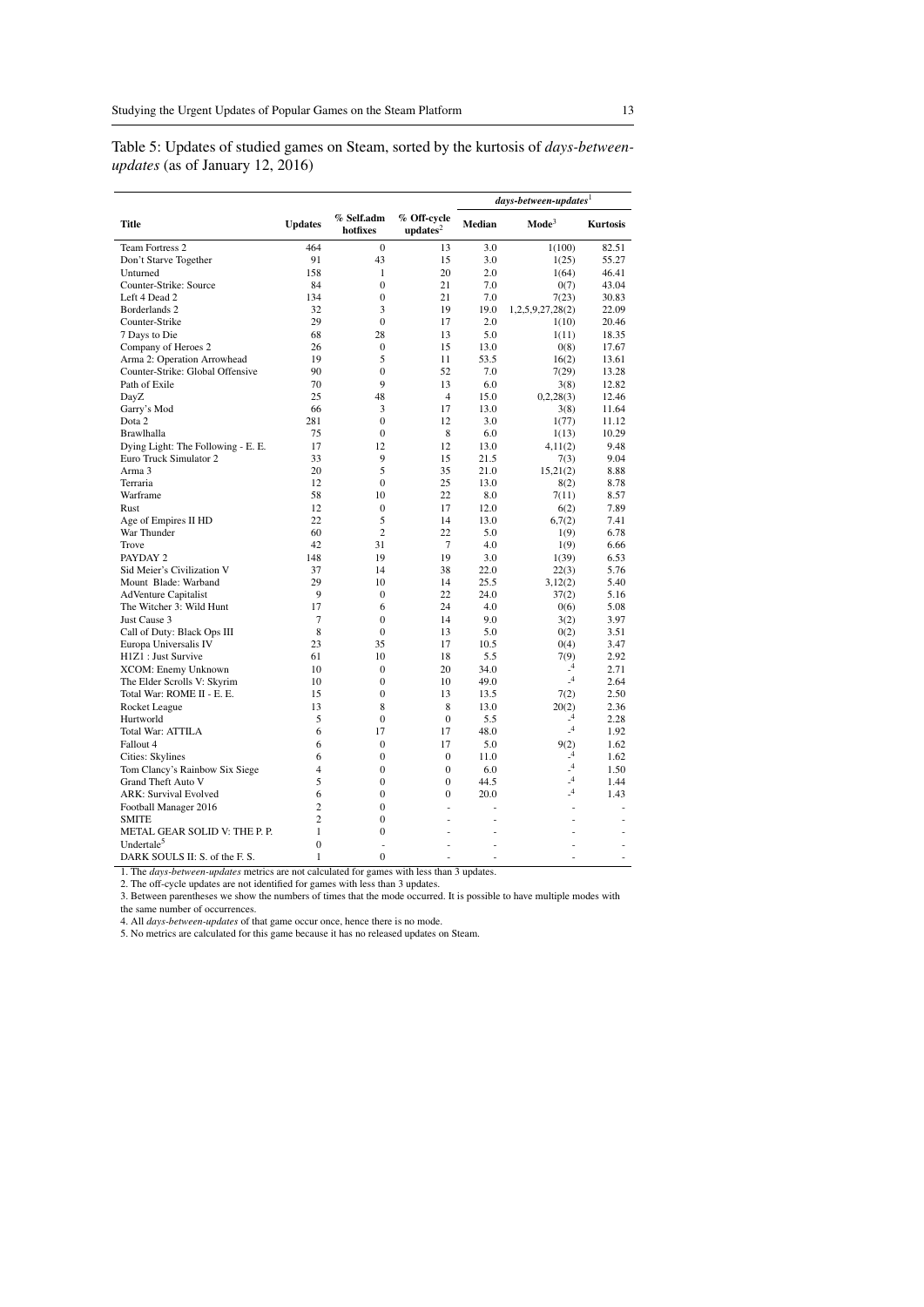consistency and update strategy. First, we explain our approach, then we present the findings of our preliminary study.

*Approach:* Because developers are not obliged to publish update notes for a game update, nor does Steam provide an exhaustive list of game updates, we use the published update notes to get a lower bound of the number of updates for each of the studied games.

To study update frequency, we first remove games with less than 3 updates, as such games do not provide enough information to infer their update cycle. We calculate the median and mode of the *days-between-updates* (i.e., the *days-betweenupdates* that occur most often) of all the studied games as metrics for update frequency.

To study update cycle consistency, we calculate Fisher's kurtosis [\[45\]](#page-32-0) of the *daysbetween-updates*. Kurtosis expresses the peakedness of a distribution. The normal distribution has a kurtosis of 3, and a kurtosis higher than 3 indicates that the distribution has a higher peak than the normal distribution. A higher kurtosis of the *days-between-updates* indicates that the game has a more consistent update cycle, as the *days-between-updates* are then centered around a single value.

Table [5](#page-12-0) shows the update frequency and update cycle consistency metrics for all studied games. We use these metrics to manually classify all the games into two classes: games that follow a frequent update strategy, and games that use a build-up candidate update strategy. For each studied game, we:

- 1. Examine the median and mode of the *days-between-updates*, and compare those numbers with the total number of updates.
- 2. Examine the update timeline of the game. Figure [3](#page-14-0) shows the update timeline of the *War Thunder* game as an example.
- 3. Examine the update notes when necessary.
- 4. Classify the game into the frequent update strategy or the build-up candidate update strategy based on the information that is obtained from step 1 to 3.

To verify our classification, the first and the second author of this paper both did the classification independently, and then compared the results. Only 5 games were classified differently by the two authors, and the differences were easy to resolve after discussion. There was one game (the *War Thunder* game) which was classified into both classes. Figure [3](#page-14-0) shows the update timeline of the *War Thunder* game. From Figure [3,](#page-14-0) we can conclude that between December 2014 and June 2015 the game appears to follow a frequent update strategy, while the game follows a build-up candidate update strategy during other time periods. One possible explanation is that the developer was experimenting with the frequent update strategy for half a year and decided to switch back to the build-up candidate update strategy after that. Another explanation is that the developer did not publish update notes for all updates outside the frequent update period. Because we were unable to find the explanation even after a manual study of the update notes, we decided to classify the *War Thunder* game into both update strategies. We do not consider the data for the *War Thunder* game in the rest of our calculations to avoid confusion.

For each studied game, we calculate the percentage of faster off-cycle updates, i.e., off-cycle updates that take less time to release compared to the regular update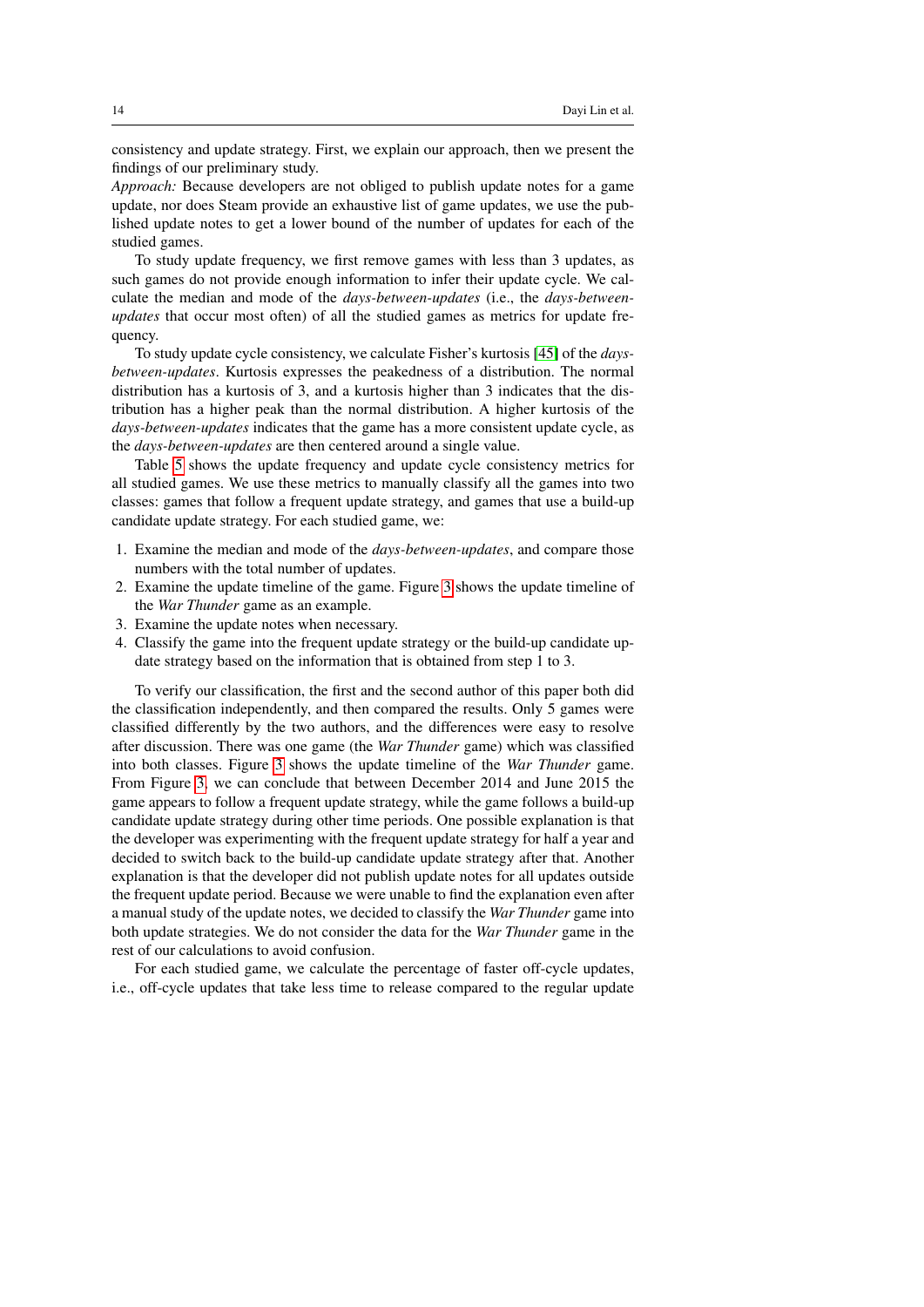

<span id="page-14-0"></span>

Fig. 3: Update timeline of the *War Thunder* game. Each vertical line represents an update.

cycle, and slower off-cycle updates, i.e., off-cycle updates that take more time to release compared to the regular update cycle.

We use the Wilcoxon signed-rank test and Wilcoxon rank sum test to decide whether the distributions of the metrics of update cycles are significantly different. The Wilcoxon signed-rank test is a paired, non-parametric statistical test of which the null hypothesis is that two input distributions are identical, while the Wilcoxon rank sum test is unpaired. If the p-value computed by a test is smaller than 0.05, we conclude that the two input distributions are significantly different. On the other hand, if the p-value is larger than 0.05, the difference between the two input distributions is not significant.

The Wilcoxon tests determine only whether two distributions are different, but not the magnitude of the difference. Therefore, we compute Cliff's delta *d* [\[19\]](#page-30-11) effect size to quantify the difference of the distributions. We use the following threshold for interpreting *d*, as proposed by Romano et al. [\[29\]](#page-31-9):

Effect size = 
$$
\begin{cases} negligible(N), & \text{if } |d| \le 0.147. \\ small(S), & \text{if } 0.147 < |d| \le 0.33. \\ medium(M), & \text{if } 0.33 < |d| \le 0.474. \\ large(L), & \text{if } 0.474 < |d| \le 1. \end{cases}
$$

## 4.1 Update Frequency

Many studied games have periods in which they release frequently. Table [5](#page-12-0) shows that 20 out of 45 (44%) studied games have a median *days-between-updates* that is equal to or less than 7 days, i.e., at least 50% of the updates of these games are released within a week after the previous update. Moreover, in 81% of the studied games, at least one of the modes of the *days-between-updates* is smaller than 7, indicating that these games have periods in which they release frequently.

One possible explanation for the high number of frequent updates is the rich interaction between game developers and players. Games tend to have a more engaged and interactive ecosystem than traditional software or mobile apps through channels such as discussion lists, Twitter, YouTube videos, Twitch.tv, the Steam Community, official websites of games and fan websites. Hence, the gaming community is able to provide feedback to game developers quickly, and game developers tend to address such community feedback in a quick pace as well.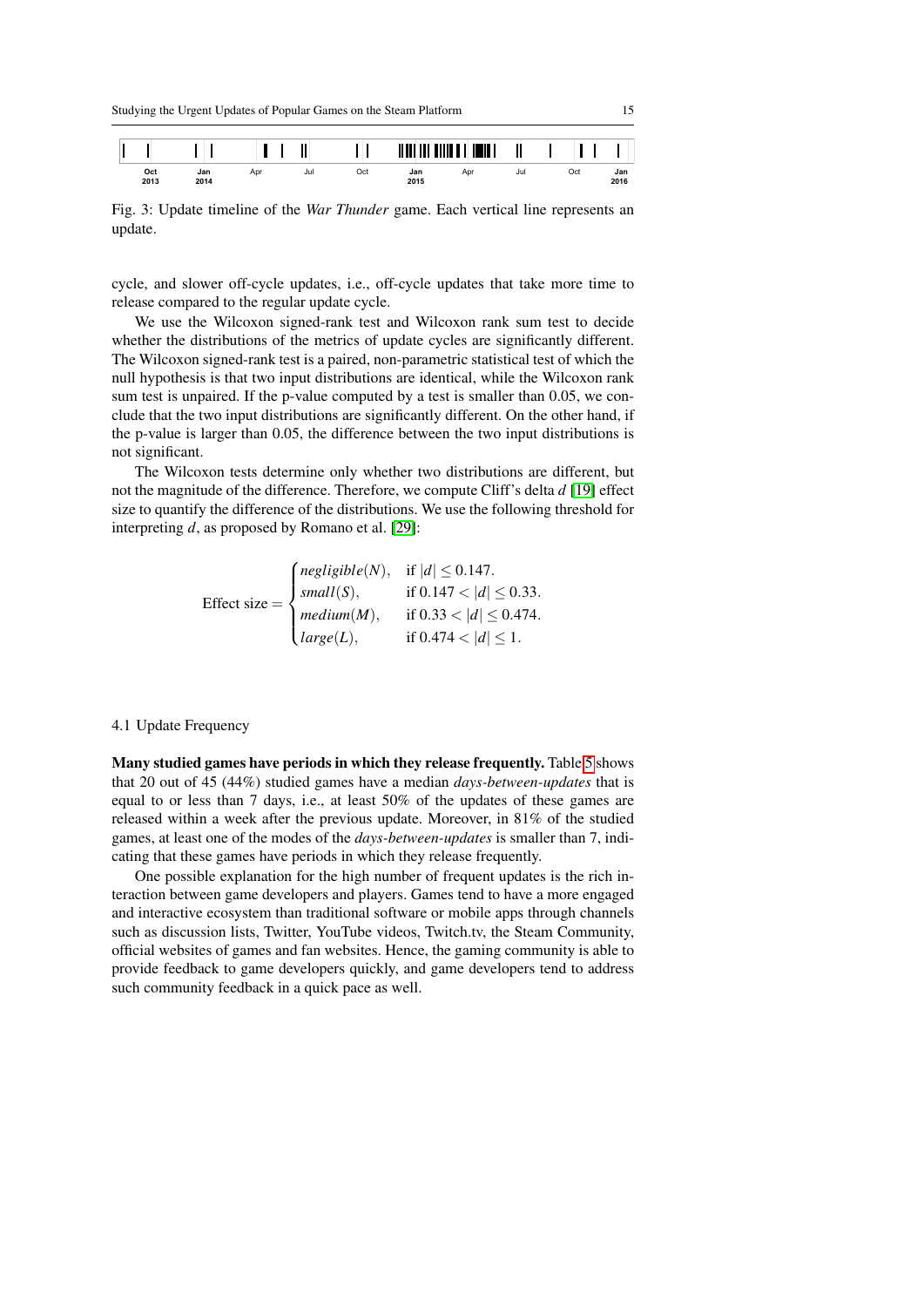<span id="page-15-0"></span>Table 6: Update strategies and off-cycle updates of studied Steam games, sorted by the number of players (as of Jan 12, 2016)

|                                             |                    | <b>Update strategy</b>       |                                    |                                    |                                |
|---------------------------------------------|--------------------|------------------------------|------------------------------------|------------------------------------|--------------------------------|
| <b>Title</b>                                | Frequent<br>update | <b>Build-up</b><br>candidate | % Faster<br>off-cycle<br>$update2$ | % Slower<br>off-cycle<br>$update2$ | $%$ 0-day<br>$\text{update}^2$ |
| Dota 2                                      | ✓                  |                              | $\boldsymbol{0}$                   | 12                                 | 6                              |
| Counter-Strike: Global Offensive            | ✓                  |                              | 21                                 | 31                                 | 3                              |
| Football Manager 2016 <sup>1</sup>          |                    |                              | $\overline{a}$                     | ÷,                                 | $\boldsymbol{0}$               |
| Fallout 4                                   |                    | ✓                            | 17                                 | $\mathbf{0}$                       | $\boldsymbol{0}$               |
| Grand Theft Auto V                          |                    | ✓                            | $\mathbf{0}$                       | $\mathbf{0}$                       | $\mathbf{0}$                   |
| <b>Team Fortress 2</b>                      | ✓                  |                              | $\boldsymbol{0}$                   | 13                                 | 11                             |
| <b>ARK: Survival Evolved</b>                |                    | ✓                            | $\boldsymbol{0}$                   | $\mathbf{0}$                       | 0                              |
| Sid Meier's Civilization V                  |                    | ✓                            | 19                                 | 19                                 | 5                              |
| Garry's Mod                                 |                    | ✓                            | $\mathbf{0}$                       | 17                                 | $\mathbf{0}$                   |
| The Elder Scrolls V: Skyrim                 |                    | ✓                            | $\boldsymbol{0}$                   | 10                                 | $\boldsymbol{0}$               |
| Warframe                                    |                    |                              | 10                                 | 12                                 | 2                              |
| Rust                                        | ✓                  |                              | $\mathbf{0}$                       | 17                                 | 8                              |
| Rocket League                               |                    | ✓                            | $\boldsymbol{0}$                   | 8                                  | 0                              |
| Arma 3                                      |                    |                              | 5                                  | 25                                 | 0                              |
| Counter-Strike                              | ✓                  |                              | $\boldsymbol{0}$                   | 17                                 | 7                              |
| H1Z1 : Just Survive                         |                    |                              | 3                                  | 15                                 | 3                              |
| Euro Truck Simulator 2                      |                    | ✓                            | $\boldsymbol{0}$                   | 15                                 | $\boldsymbol{0}$               |
| Call of Duty: Black Ops III                 |                    |                              | $\mathbf{0}$                       | 13                                 | 25                             |
| Terraria                                    |                    |                              | 8                                  | 17                                 | $\mathbf{0}$                   |
| Unturned                                    | ✓                  |                              | $\boldsymbol{0}$                   | 20                                 | 1                              |
| PAYDAY 2                                    | ✓                  |                              | $\boldsymbol{0}$                   | 19                                 | 11                             |
| $S$ MITE <sup>1</sup>                       |                    |                              | $\overline{a}$                     | $\overline{\phantom{a}}$           | $\mathbf{0}$                   |
| The Witcher 3: Wild Hunt                    |                    | ✓                            | $\boldsymbol{0}$                   | 24                                 | 35                             |
| War Thunder                                 | ✓                  | ✓                            | $\boldsymbol{0}$                   | 22                                 | 10                             |
| Path of Exile                               |                    |                              | $\mathbf{0}$                       | 13                                 |                                |
|                                             | ✓<br>$\checkmark$  |                              |                                    |                                    | 3<br>6                         |
| Left 4 Dead 2                               |                    |                              | 6                                  | 15                                 |                                |
| Europa Universalis IV                       | $\checkmark$       | ✓                            | $\boldsymbol{0}$                   | 17                                 | 17                             |
| Counter-Strike: Source                      |                    |                              | $\boldsymbol{0}$                   | 21                                 | 8                              |
| Tom Clancy's Rainbow Six Siege              |                    | ✓                            | $\mathbf{0}$                       | $\mathbf{0}$                       | $\mathbf{0}$                   |
| DayZ                                        |                    |                              | $\boldsymbol{0}$                   | $\overline{4}$                     | 12                             |
| Total War: ROME II - E. E.                  |                    |                              | $\boldsymbol{0}$                   | 13                                 | $\boldsymbol{0}$               |
| Trove                                       | ✓                  |                              | $\mathbf{0}$                       | 7                                  | 2                              |
| Mount Blade: Warband                        |                    | ✓                            | $\overline{0}$                     | 14                                 | $\boldsymbol{0}$               |
| Don't Starve Together                       | ✓                  |                              | $\boldsymbol{0}$                   | 15                                 | 5                              |
| Borderlands 2                               |                    |                              | $\boldsymbol{0}$                   | 19                                 | 3                              |
| METAL GEAR SOLID V: THE P. P.               |                    |                              | $\overline{a}$                     | $\overline{\phantom{a}}$           | $\mathbf{0}$                   |
| XCOM: Enemy Unknown                         |                    | ✓                            | 0                                  | 20                                 | $\boldsymbol{0}$               |
| Age of Empires II HD                        |                    |                              | $\boldsymbol{0}$                   | 14                                 | 5                              |
| 7 Days to Die                               | ✓                  |                              | $\mathbf{0}$                       | 13                                 | $\mathbf{0}$                   |
| Cities: Skylines                            |                    | ✓                            | $\boldsymbol{0}$                   | $\bf{0}$                           | 0                              |
| Company of Heroes 2                         |                    | ✓                            | $\boldsymbol{0}$                   | 15                                 | 31                             |
| Arma 2: Operation Arrowhead                 |                    | ✓                            | $\mathbf{0}$                       | 11                                 | 5                              |
| <b>AdVenture Capitalist</b>                 |                    | ✓                            | 11                                 | 11                                 | 0                              |
| Total War: ATTILA                           |                    |                              | 0                                  | 17                                 | 0                              |
| Hurtworld                                   |                    |                              | $\boldsymbol{0}$                   | $\boldsymbol{0}$                   | 0                              |
| Undertale <sup>1</sup>                      |                    |                              |                                    | $\overline{a}$                     | 0                              |
| Brawlhalla                                  | ✓                  |                              | $\boldsymbol{0}$                   | 8                                  | 13                             |
| Just Cause 3                                |                    |                              | 0                                  | 14                                 | 0                              |
| Dying Light: The Following - E. E.          |                    |                              | 0                                  | 12                                 | 6                              |
| DARK SOULS II: S. of the F. S. <sup>1</sup> |                    |                              |                                    |                                    | 0                              |

1. The metrics are not calculated for games with less than 3 updates.

2. Percentage of all updates.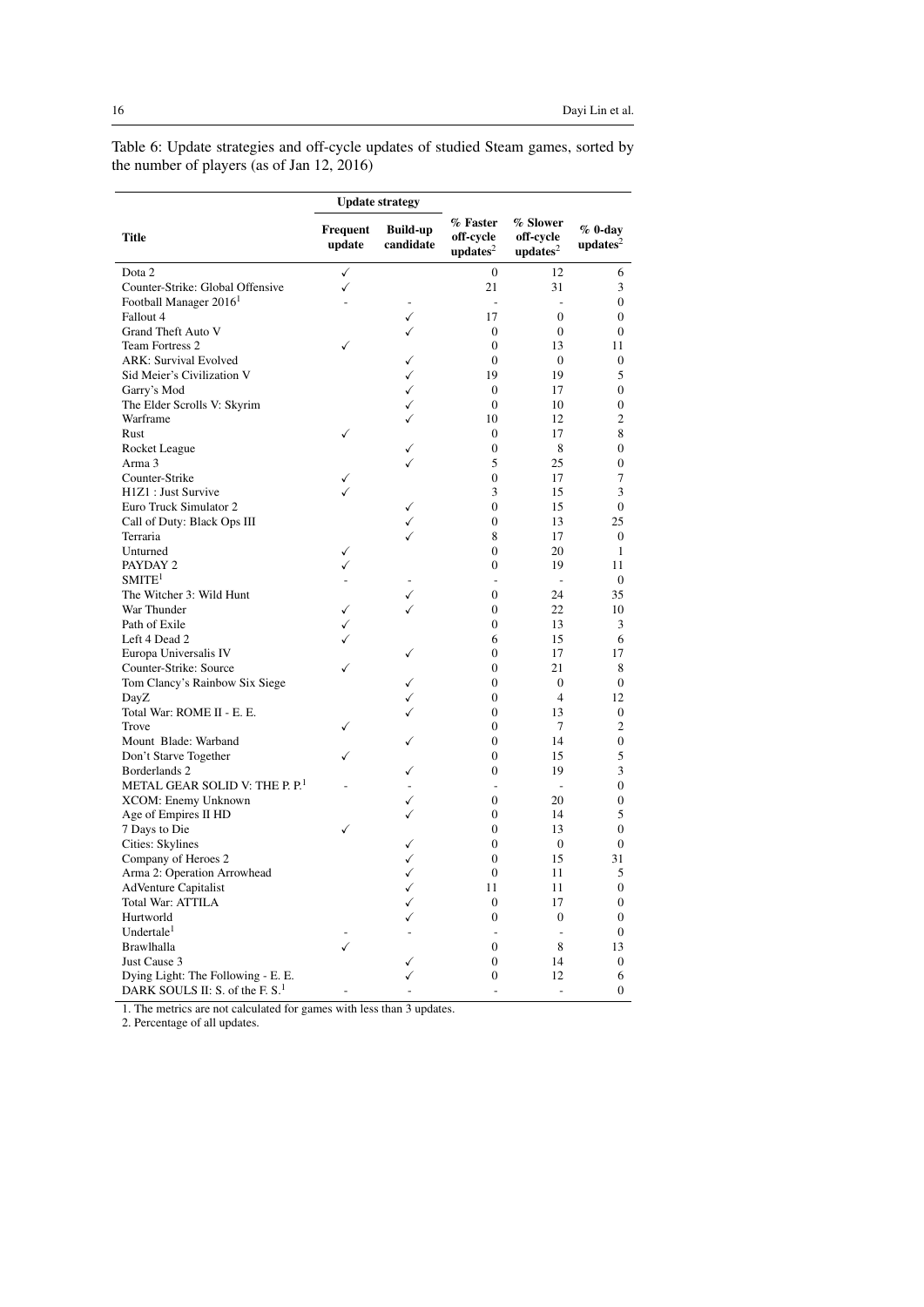<span id="page-16-0"></span>

Fig. 4: Histogram of the *days-between-updates* of the 16 games with the highest kurtosis for that metric. *days-between-updates* greater than 100 are removed for clarity.

# 4.2 Update Consistency

Most studied games do not have a consistent update cycle. Figure [4](#page-16-0) shows the distribution of the *days-between-updates* of the 16 games that have the highest kurtosis for the *days-between-updates* metric. Table [5](#page-12-0) shows that only 7 of 45 (16%) of the games have a kurtosis that is higher than 20, and only 16 (36%) of the games have a kurtosis that is higher than 10. Figure [4\(](#page-16-0)f) indicates that even for games with a kurtosis that is higher than 20, the update cycle may not be consistent. We look into the *days-between-updates* of the *Borderlands 2* game and find that one update has a *days-between-updates* of 394, while the kurtosis of the *Borderlands 2* game is 22.09. The reason for the high kurtosis despite the large value of *days-between-updates* is that the long tail makes the distribution look more peaked. Hence, kurtosis alone is not enough to describe the consistency of the update cycle of a game.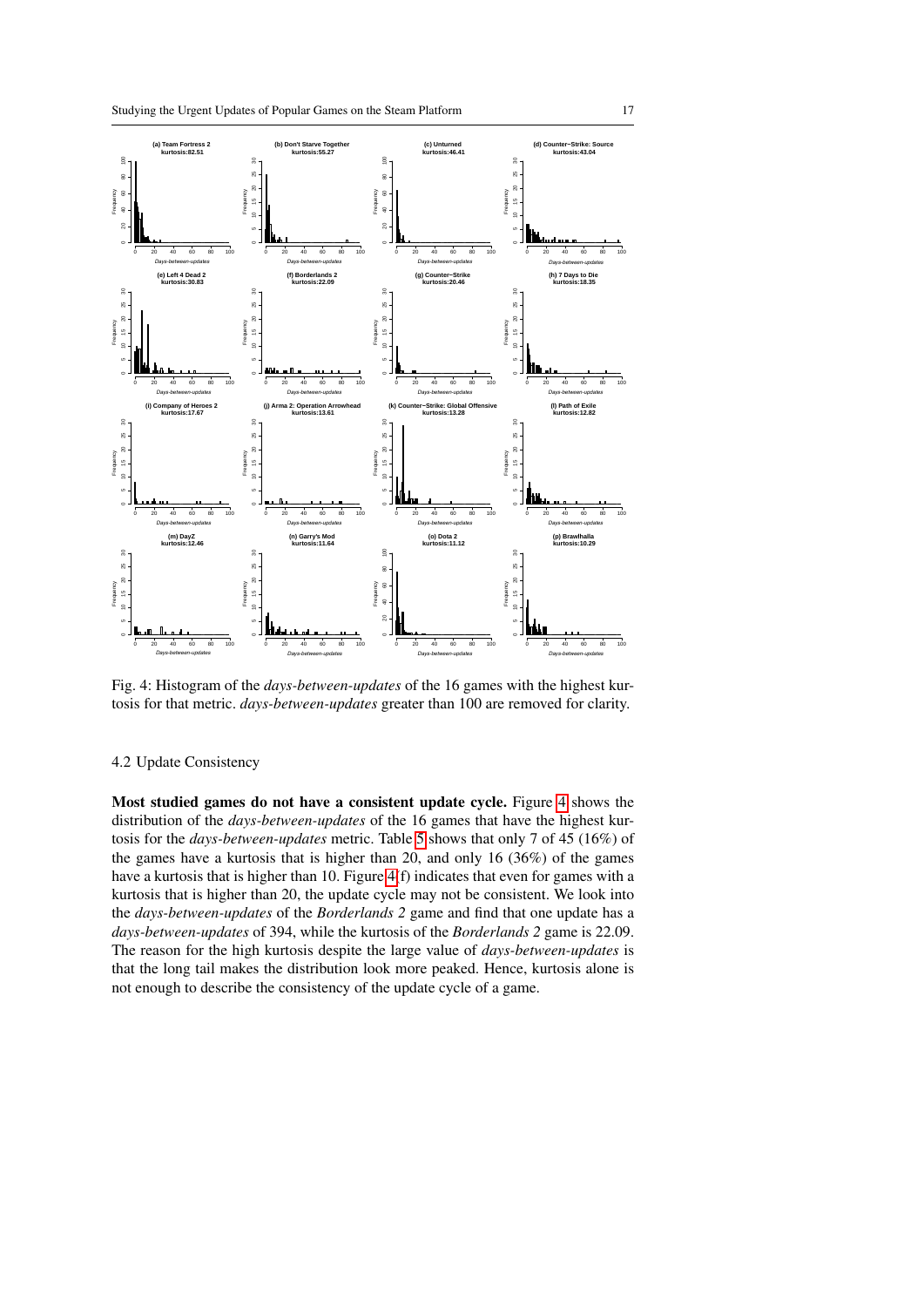<span id="page-17-0"></span>

Fig. 5: Distribution of the percentage of off-cycle updates of studied games. Each dot represents a studied game.

16% of the games often update on a specific day. Figure [4](#page-16-0) (e) and (k) hint at an update cycle that is different from most other stable games. The *Left 4 Dead 2* game and the *Counter-Strike: Global Offensive* game have a mode of the *days-betweenupdates* of 7. In addition, the second-most occurring *days-between-updates* of the *Left 4 Dead 2* game is 14 days. We manually look into these two games and find that most releases of the *Left 4 Dead 2* game are released on Fridays, and most releases of the *Counter-Strike: Global Offensive* game are released on Wednesdays.

Table [5](#page-12-0) shows that there are 7 of 45 (16%) games for which one of the most occurring values of the *days-between-updates* is 7 days, indicating that 16% of the games often update on a specific day.

# 4.3 Update Strategy

68% of the studied games use a build-up candidate update strategy. Table [6](#page-15-0) shows the results of our update strategy classification. 68% of the studied games follow the more traditional build-up candidate update strategy. 32% of the games release updates frequently.

Games from the same developers follow the same update strategy. The *Left 4 Dead 2* game and the *Counter-Strike: Global Offensive* game mentioned above are both developed by *Valve*. Table [6](#page-15-0) shows that all games developed by *Valve* (i.e., the *Team Fortress 2* game, the *Left 4 Dead 2* game, the *Counter-Strike* game, the *Counter-Strike: Source* game, the *Counter-Strike: Global Offensive* game, and the *Dota 2* game) use the frequent update strategy.

In addition, both the *Sid Meier's Civilization V* game and the *XCOM: Enemy Unknown* game from *Firaxis Games* use the build-up candidate update strategy. The same phenomenon can be observed from other games that are developed by the same developers (i.e., *Facepunch Studios*, *Creative Assembly*, *Bohemia Interactive*, *Bethesda Game Studios*), suggesting that games from the same developer follow the same update strategy.

The studied games have a median of 15% off-cycle updates. Table [5](#page-12-0) shows the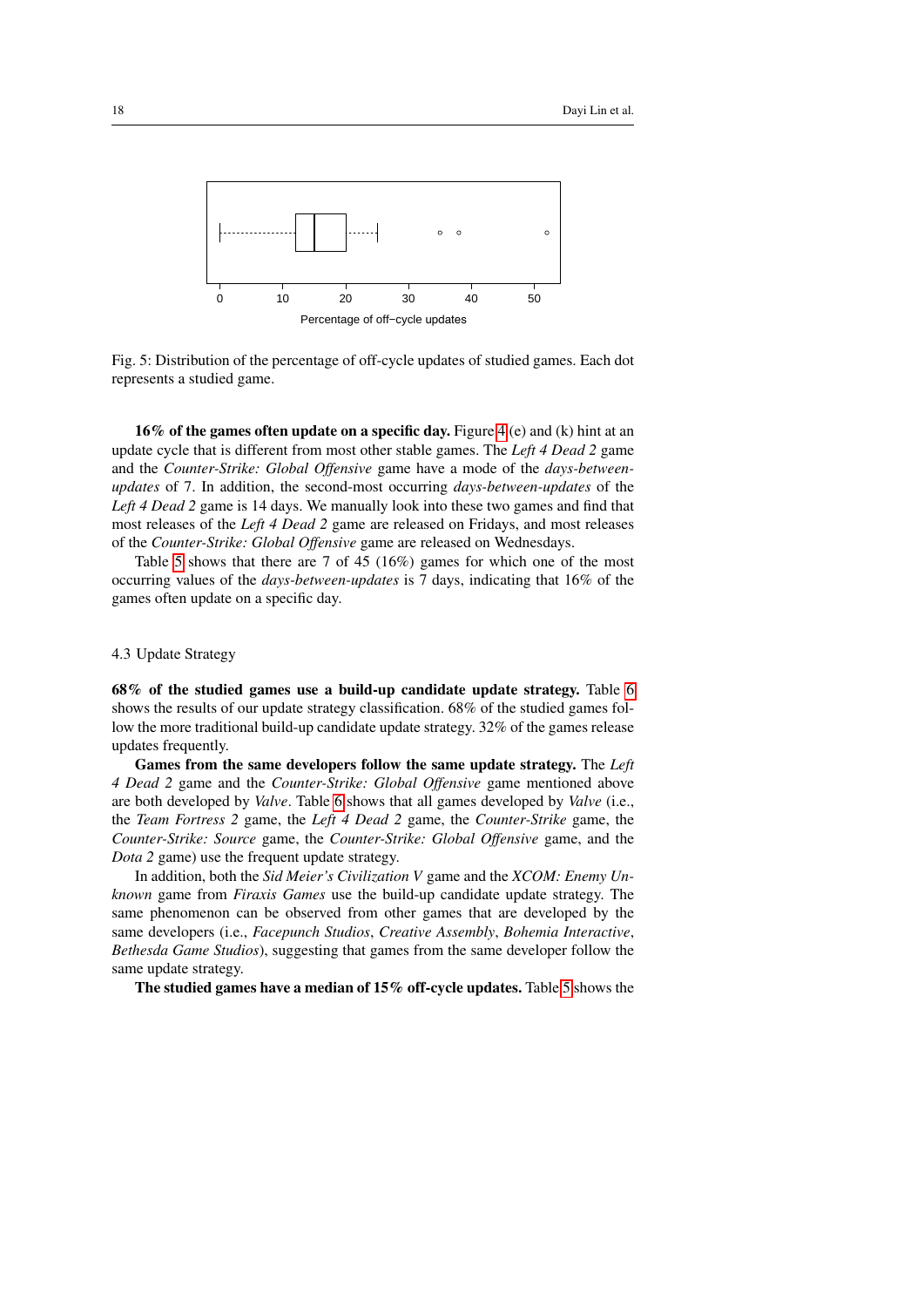Studying the Urgent Updates of Popular Games on the Steam Platform 19

<span id="page-18-0"></span>

| $All$ $  $ $  $ $  $ $  $ |     |    |     |  |     |      |   |     | <u>an a bara na baran na barannan </u> |  |     | $\pm 111$ , $\pm 111$ , $\pm 111$ , $\pm 111$ , $\pm 111$ |             | . |     | THITL |     |  |     |             |
|---------------------------|-----|----|-----|--|-----|------|---|-----|----------------------------------------|--|-----|-----------------------------------------------------------|-------------|---|-----|-------|-----|--|-----|-------------|
| Faster                    |     | Ш. |     |  |     |      |   |     |                                        |  |     |                                                           |             |   |     |       |     |  |     |             |
| Slower                    |     |    |     |  |     |      | . |     |                                        |  |     |                                                           |             |   |     |       |     |  |     |             |
| Apr<br>2012               | Jul |    | Oct |  | Jan | 2013 |   | Apr | Jul                                    |  | Oct |                                                           | Jan<br>2014 |   | Apr |       | Jul |  | Oct | Jan<br>2015 |

<span id="page-18-1"></span>Fig. 6: Release timeline of the *Counter-Strike: Global Offensive* game. Each vertical line represents an update. There were no updates in 2015 and 2016, hence we omitted these years from the timeline for clarity.



Fig. 7: Distribution of the percentage of off-cycle updates (of all updates) of each studied game. The vertical lines represent the median. The distributions are significantly different with a large effect size.

percentage of off-cycle updates of each studied game. Figure [5](#page-17-0) shows the distribution of the percentage of off-cycle updates for all the studied games. Although the percentage of off-cycle updates for games varies from 0% to 52%, half of them are between 12% to 20%, with a median of 15% off-cycle updates. The game with the highest percentage (52%) of off-cycle updates is the *Counter-Strike: Global Offensive* game. Figure [6](#page-18-0) shows the release timeline of the *Counter-Strike: Global Offensive* game. For clarity, we highlight the faster and slower off-cycle updates on separate timelines. We observe that the update cycle of the *Counter-Strike: Global Offensive* game is fairly consistent. However, there are several periods in which the developers do not release updates. All updates that are released after such an inactive period, are slower off-cycle updates, explaining the relatively large number of slower off-cycle updates that are identified by our approach.

Most off-cycle updates are slower off-cycle updates. Table [6](#page-15-0) shows the percentage of slower and faster off-cycle updates for each of the studied games. Figure [7](#page-18-1) shows the distribution of the percentage of slower and faster off-cycle updates for all studied games. All the studied games have at least as many slower off-cycle updates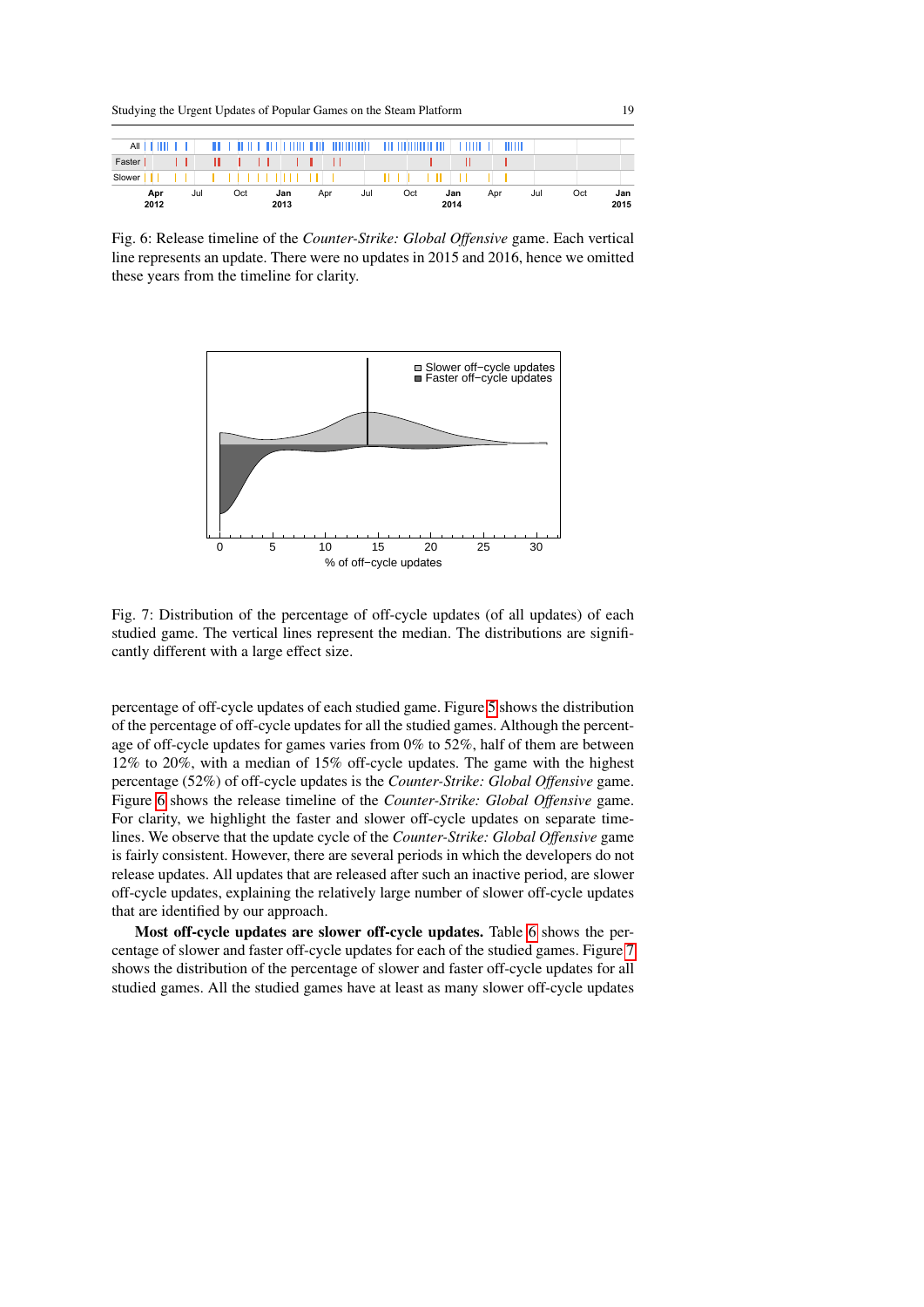<span id="page-19-1"></span>

Fig. 8: Distribution of the percentage of faster off-cycle updates (of all updates) of each studied game. The vertical lines represent the median. The distributions are not significantly different ( $p > 0.05$ ).

as faster off-cycle updates. The Wilcoxon signed-rank test shows that the difference between the two distributions is significant with a large effect size.

A possible explanation is that games require less updates as they mature. Hence, the *days-between-updates* increases with time, causing these updates to be identified as slower off-cycle updates. We study the faster off-cycle updates in Section [5.1](#page-21-0) and Section [5.2,](#page-24-0) and we discuss slower off-cycle updates in Section [5.4.](#page-27-1)

There is no difference in the percentage of off-cycle updates or hotfixes between games that follow a frequent update strategy and games that follow a build-up candidate update strategy. Figure [8](#page-19-1) shows the distribution of the percentage of faster off-cycle updates (of all updates). Figure [9](#page-20-0) shows the distribution of the percentage of slower off-cycle updates. The Wilcoxon rank sum test shows that the distributions of faster and slower off-cycle updates of the two update strategies are not significantly different. In addition, the Wilcoxon rank sum test also shows that the distributions of hotfixes of the two update strategies are not significantly different, indicating that the choice of update strategy does not appear to have an impact on the percentage of off-cycle updates or hotfixes.

# <span id="page-19-0"></span>5 Urgent Updates of Popular Steam Games

In this section, we study the urgent updates of popular Steam games. First, we explain the motivation and approach of our empirical study. Finally, we present our findings. *Motivation:* Urgent updates are updates that are released to fix an urgent issue that is introduced in the previous botched update. Urgent updates are usually released in a state of emergency and developed outside of the regular update cycle. Therefore, urgent updates tend to be costly [\[40\]](#page-31-10), and should be avoided by game developers.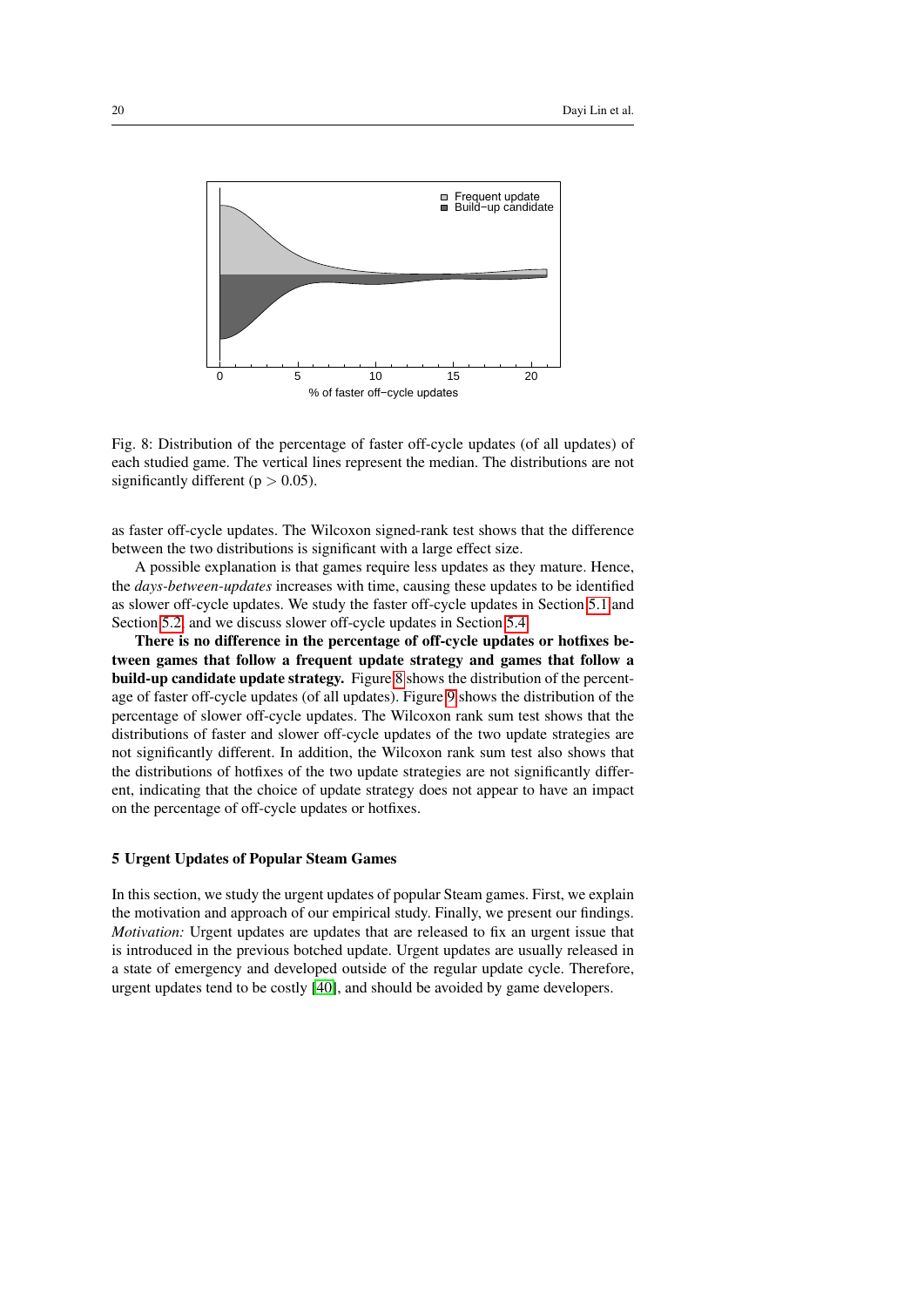<span id="page-20-0"></span>

Fig. 9: Distribution of the percentage of slower off-cycle updates (of all updates) of each studied game. The vertical lines represent the median. The distributions are not significantly different ( $p > 0.05$ ).

In this study, we consider *0-day updates*(i.e., updates with a *days-between-updates* of 0), off-cycle updates that are released faster than the regular cycle, and self-admitted hotfixes as urgent updates. We study the reasons given in the update notes of urgent updates to get a better understanding of what drives game developers to release urgent updates. With this understanding, game developers can pay more attention to issues that are likely to lead to urgent issues, in order to avoid the need for urgent updates at a later stage.

*Approach:* First, we study the frequency of urgent updates. To study frequency, we analyze the data that we collected as described in Section [3.](#page-6-0) Second, we study the reasons that are given by developers in their update notes for releasing urgent updates. We manually extract and categorize the reasons for urgent updates from their update notes. We perform an iterative process that is similar to *Coding* [\[32,](#page-31-11) [33\]](#page-31-12) for identifying which reasons lead to urgent updates. The procedure is shown in Listing [1.](#page-21-1)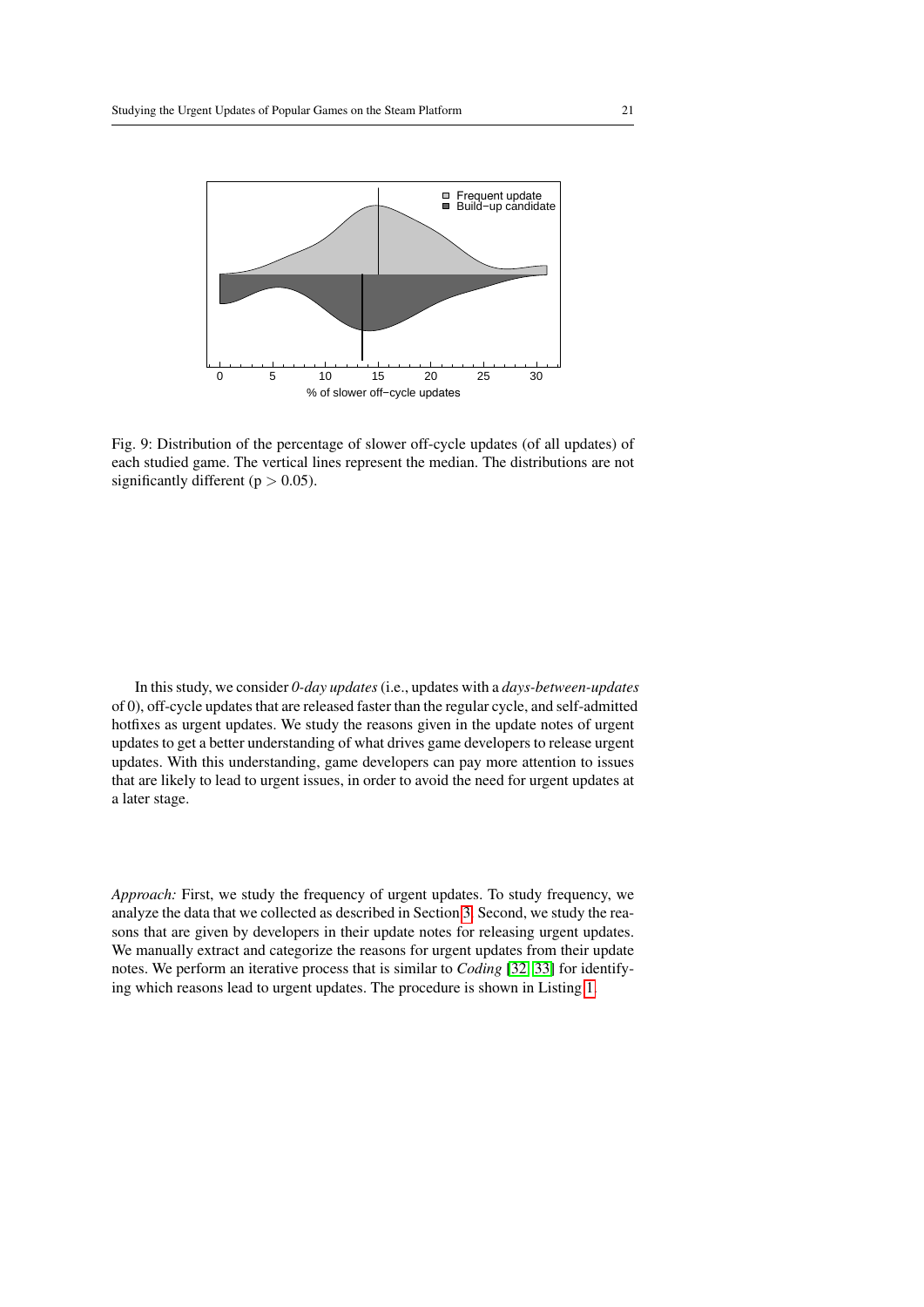```
Inputs = All urgent updates, a list of reasons leading to urgent updates
     (which is initially empty)
For each urgent update:
   Manually examine the content of this urgent update.
   If the urgent update matches an existing reason:
      Label the urgent update with that/those reason(s).
   Else:
      Add a new reason to the list of reasons leading to urgent updates.
      Restart labelling with new list of reasons.
Outputs = All urgent updates (labelled with appropriate reasons), and a
    list of reasons leading to urgent updates.
```
Listing 1: Our coding process for urgent updates

We manually examine the update notes for 162 0-day releases, 47 faster off-cycle updates, and 148 self-admitted hotfixes. We read all release notes and label them with one or more reasons for releasing the urgent update. For example, if an urgent update contains a fix for an issue that is related to crashes and performance, we label the urgent update with both the 'CrashingGame' and 'Performance' reasons. Note that we only focus on the changes in the update notes that fix issues rather than those that add features, as the fixes are more likely to help us understand the reasons that drive developers to release urgent updates.

During our analysis, we identify 11 reasons from the update notes of urgent updates. Table [7](#page-22-0) shows all reasons with their description and an example that is taken from a studied update note. The second author of the paper has manually validated the first author's analysis of reasons that are given in the update notes for urgent updates. The second author tagged a statistically-representative random sample of 76 update notes (95% confidence level, 10% confidence interval, out of 357 update notes) with reasons from the set of reasons that were identified by the first author. Both authors disagreed on only 5 out of the 76 update notes. All disagreements were for update notes that contained a very game-specific description of the update, which were misinterpreted by the second author. Hence, after a short discussion, the disagreements were straightforward to resolve.

# <span id="page-21-0"></span>5.1 Urgent Update Frequency

80% of the studied games have urgent updates. 40 out of 50 (80%) studied games have urgent updates, while the other 10 games all have less than 7 updates (making it difficult to identify urgent updates for these games). The high percentage of games that have urgent updates shows that urgent updates are a common phenomenon across popular games.

Games that use a frequent update strategy tend to have a higher proportion of 0-day updates than games that use a build-up candidate update strategy. As mentioned in Section [4,](#page-11-0) the number of off-cycle updates or hotfixes is not impacted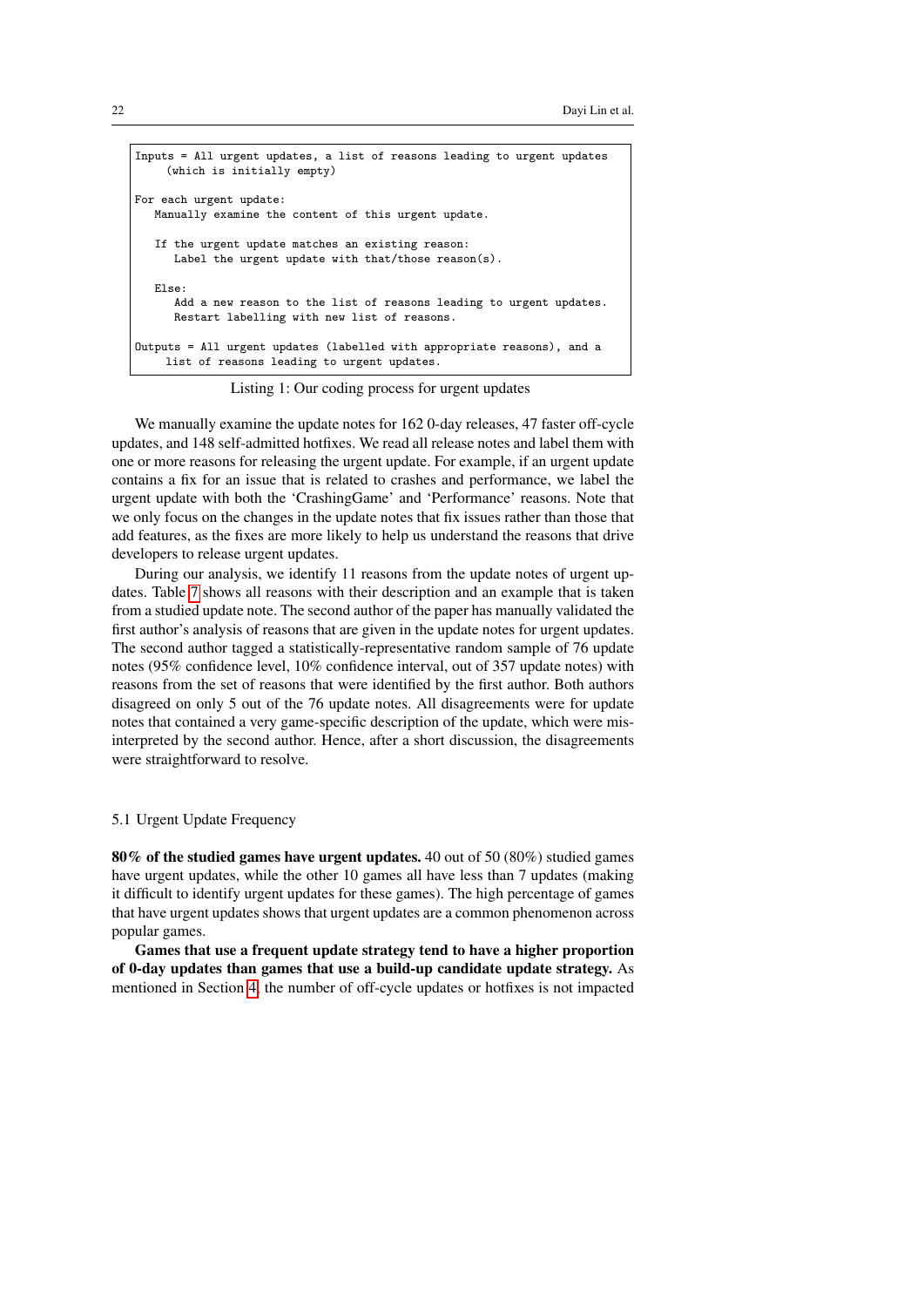<span id="page-22-0"></span>

| <b>Reason</b>   | <b>Description</b>                                                                                                                            | <b>Example</b>                                                                                    |
|-----------------|-----------------------------------------------------------------------------------------------------------------------------------------------|---------------------------------------------------------------------------------------------------|
| Functional      | Feature malfunctions                                                                                                                          | "Fixed save game does not save your<br>minibike"                                                  |
| CrashingGame    | Game crashes                                                                                                                                  | "Client crashes on some PC's with intel<br>video card have been fixed."                           |
| RuleLoophole    | Loophole in a rule of the game (i.e., a 'bug'<br>in a rule)                                                                                   | "Overlords of colonies and Protectorates<br>can no longer transfer trade power"                   |
| RuleChange      | Change of numerical parameter in a rule of<br>the game                                                                                        | "Lowered dog chase give up time to 18 sec-<br>onds"                                               |
| Content         | Fix for an element in the game (e.g. map or                                                                                                   | "Fixed the Sobek and Torid weapons so                                                             |
|                 | weapon)                                                                                                                                       | that they can be fired when coming out of a<br>sprint"                                            |
| Visual          | Bug related to visual effects                                                                                                                 | "Fixed rain striped effect on surfaces"                                                           |
| Sound           | Bug related to sound effects                                                                                                                  | "Flash thunder and weather sounds on en-<br>tering game fixed"                                    |
| UserInteraction | User interaction related bug                                                                                                                  | "The 'End Turn' button incorrectly dis-                                                           |
|                 |                                                                                                                                               | plays 'Please Wait' rather than 'Unit<br>Needs Orders'"                                           |
| Performance     | CPU, network, memory, or disk perfor-<br>mance related issues (including online<br>gaming issues such as desynchronization<br>or network lag) | "Fixed a dedi server taking full CPU time<br>of a single core even if no user was con-<br>nected" |
| Localization    | Error related to languages or regions                                                                                                         | "Fixed a localization issue in English"                                                           |
| Security        | Security vulnerability                                                                                                                        | "Fixes the steam ID spoofing or account<br>hijacking bug"                                         |

Table 7: Identified reasons for releasing urgent updates

<span id="page-22-1"></span>

Fig. 10: Distribution of the percentage of 0-day updates (of all updates) of each studied game. The vertical lines represent the median. The distributions are significantly different with a medium effect size.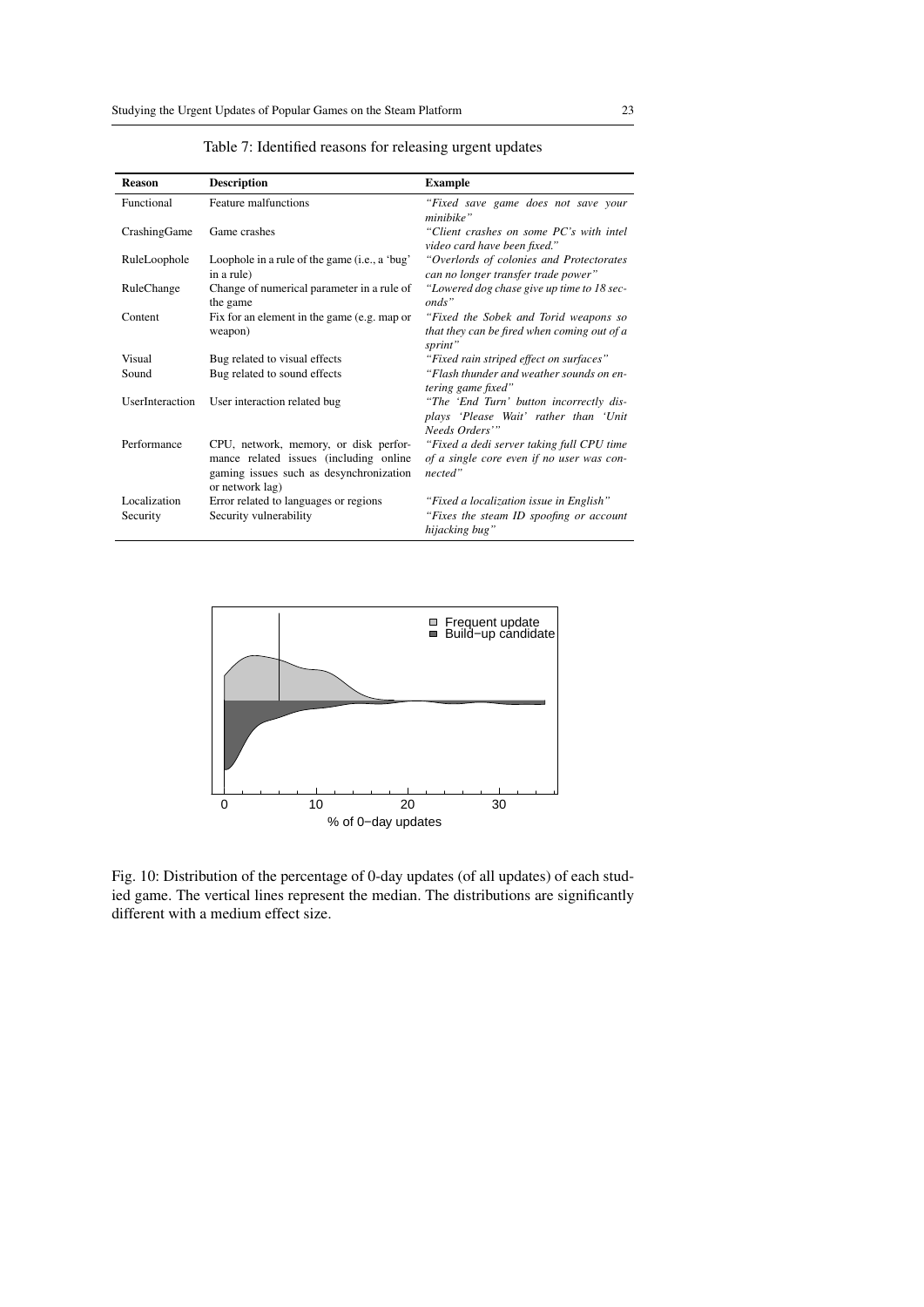by the choice of update strategy. However, the Wilcoxon rank sum test shows that the difference between the distributions of the percentage of 0-day releases of games using different update strategies is significant, with a medium effect size. Figure [10](#page-22-1) shows the distribution of the percentage of 0-day updates. 60% of the games that use a build-up candidate update strategy have no 0-day updates, while 93% of the games that use a frequent update strategy have at least one 0-day update. 57% of the games that use a frequent update strategy have at least 5% 0-day updates.

It is interesting to observe that games that follow a build-up candidate update strategy either have very robust updates, i.e., updates that do not require urgent updates, or hold off their fixes until the next update candidate. Another possibility is that the development processes of games that use a build-up candidate update strategy are not suitable for releasing an update so shortly after the previous update (e.g., because the update process is too tedious).

46% of the studied games have self-admitted hotfixes. Table [5](#page-12-0) shows that 23 out of 50 (46%) studied games have self-admitted hotfixes. In addition, in 12 of these 23 games more than 10% of the updates are self-admitted hotfixes.

Table [5](#page-12-0) shows that the *DayZ* game and the *Don't Starve Together* game are the games with the highest percentage of self-admitted hotfixes (i.e., more than 40% of the total number of updates). The high percentage of self-admitted hotfixes for the *DayZ* game and the *Don't Starve Together* game can be explained by the fact that these games are early access games<sup>[3](#page-23-0)</sup>. Early access games allow customers to purchase the game during its public beta period while developers continue working on the game. Developers of early access games can receive crucial feedback and bug reports directly from their target community in the earlier state of development. Hence, developers may frequently release self-admitted hotfixes to respond to the received customer feedback. The other early access games that we studied follow a strategy that appears to be less focused on hotfixes, as the percentage of self-admitted hotfixes for those games varies from 0% to 23%. We look into the early access games and find that the *Rust* game publishes its update notes on Twitter. We manually inspected the Twitter account of *Rust* and found that its developer releases small updates frequently, often within a week of the previous update, which may be the reason for publishing release notes through informal Twitter updates instead of formal Steam updates.

Although almost half of the studied games have self-admitted hotfixes, Table [5](#page-12-0) shows that the seven most popular games do not release self-admitted hotfixes. In total, 27 out of 50 games never release self-admitted hotfixes. Moreover, only 10% of the 0-day updates are self-admitted hotfixes. We manually look into the update notes of 0-day updates which are not self-admitted hotfixes. In most cases, Developers do not give an explanation as to why they are releasing the urgent update within the same day as the previous update. The lack of an explanation and the self-admittance that an update is an urgent update, suggests that developers might be trying to hide their botches.

An interesting observation is that while non-game software developers tend to avoid frequent updates because of customer complaints (e.g., Microsoft's 'Patch Tuesday' [\[23\]](#page-30-12)), game developers do not seem to care as much about avoiding frequent

<span id="page-23-0"></span><http://store.steampowered.com/earlyaccessfaq/>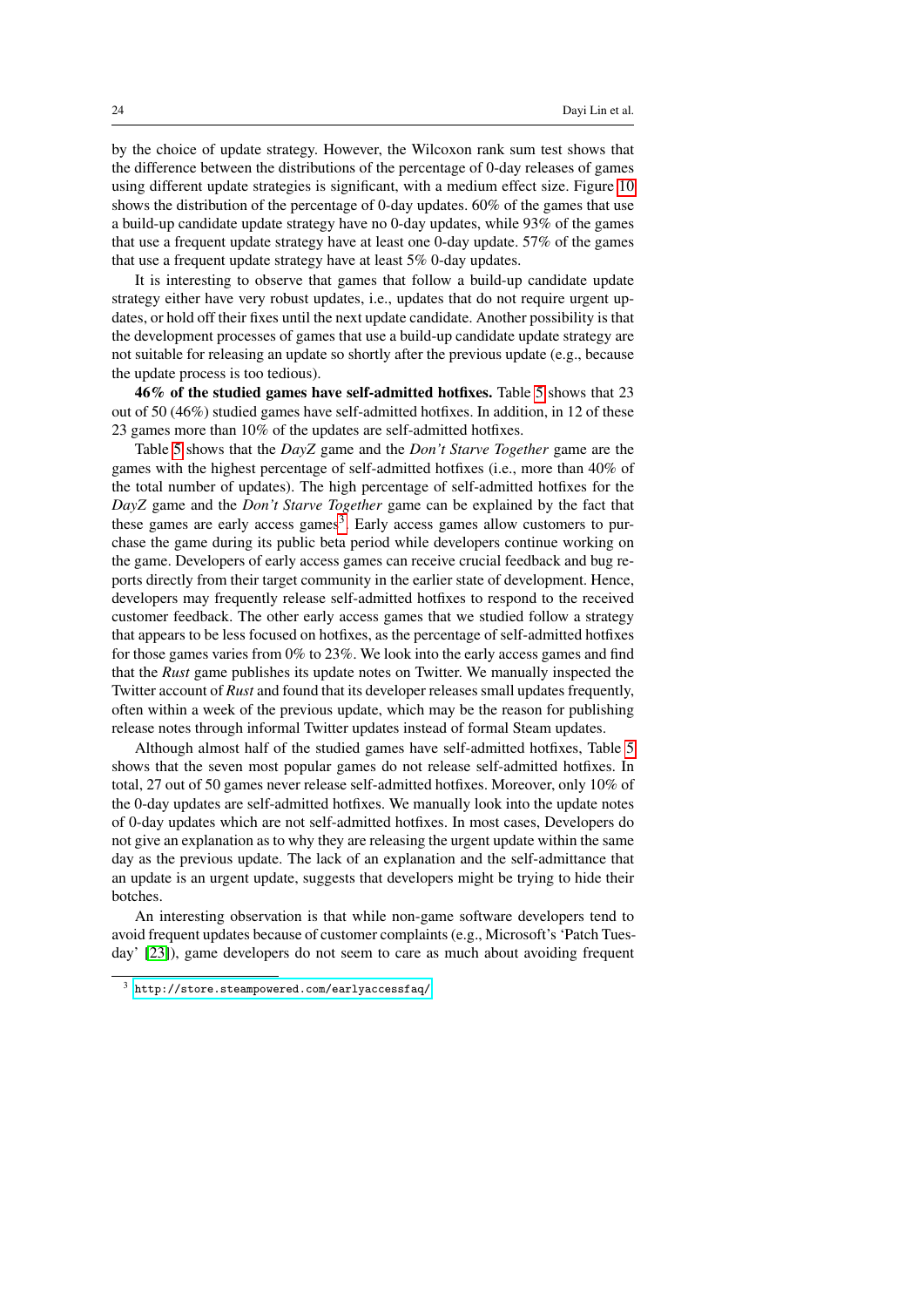| 0-day updates   |      | <b>Faster off-cycle updates</b> |                             | Self.adm hotfixes |      | All urgent updates     |      |  |
|-----------------|------|---------------------------------|-----------------------------|-------------------|------|------------------------|------|--|
| <b>Reason</b>   | $\%$ | <b>Reason</b>                   | $\mathcal{G}_{\mathcal{O}}$ | <b>Reason</b>     | $\%$ | <b>Reason</b>          | $\%$ |  |
| Functionality   | 59   | Functionality                   | 71                          | Functionality     | 64   | Functionality          | 64   |  |
| CrashingGame    | 32   | UserInteraction                 | 49                          | CrashingGame      | 46   | CrashingGame           | 39   |  |
| Visual          | 26   | Visual                          | 37                          | Visual            | 35   | Visual                 | 32   |  |
| UserInteraction | 22   | RuleChange                      | 34                          | RuleLoophole      | 27   | <b>UserInteraction</b> | 27   |  |
| RuleChange      | 21   | CrashingGame                    | 29                          | UserInteraction   | 25   | RuleChange             | 25   |  |
| Content         | 19   | RuleLoophole                    | 24                          | RuleChange        | 25   | RuleLoophole           | 23   |  |
| RuleLoophole    | 18   | Performance                     | 24                          | Performance       | 25   | Performance            | 22   |  |
| Performance     | 16   | Content                         | 20                          | Content           | 20   | Content                | 19   |  |
| Sound           | 9    | Sound                           | 15                          | Sound             | 11   | Sound                  | 11   |  |
| Localization    | 4    | Localization                    | 5                           | Localization      | 4    | Localization           | 4    |  |
| Security        | 3    | Security                        | 0                           | Security          | 4    | Security               | 3    |  |

<span id="page-24-1"></span>Table 8: Reasons given in the update notes for urgent updates (separated by urgent update type, ordered by % of update notes)

\* Note that these percentages do not add up to 100% as multiple reasons can be given in the update notes of a single update.

updates. The explanation could be that the impact of frequent updates on the player of a game is much smaller than on users of non-game software applications, as these are often used in enterprise situations in which updating software requires much effort (e.g., for testing interactions with other applications and the need for carefully planned rollouts of updates).

#### <span id="page-24-0"></span>5.2 Reasons for Releasing Urgent Updates

36% of the urgent updates are released to make changes to the rules of a game. Table [8](#page-24-1) shows the frequency of each reason given in the update notes of urgent updates. While the identified most commonly-given reasons for releasing urgent updates apply to software in general, the rule-changing urgent updates are specific to games. We calculate that 36% of the urgent updates are labelled as RuleLoophole or RuleChange (or both). On the one hand, loopholes in the rules (23%) must be rapidly fixed in order to prevent cheating. For example, in the *Brawlhalla* game, an urgent update was released to address the following: *"Dodging in the same direction of an item will not provide dodge forgiveness immunity. Ex: Dodging away from a throw means you will be immediately vulnerable to a weapon thrown directly at you."* On the other hand, developers can decide to make the game more playable by slightly changing the rules of a game by modifying the value of particular parameter settings (25%). For example, in the same game, an urgent update was released to make items spawn faster after a game starts: *"Community Request: - Lowered the delay at the start of the game until items begin spawning by 750ms".* Both of the aforementioned urgent updates for *Brawlhalla* were released in response to player requests.

Feature malfunctions, crashing games and visual bugs are the most commonly given reasons for releasing urgent updates. Table [8](#page-24-1) shows that 64% of the update notes mention a functional issue as a reason for releasing the urgent update.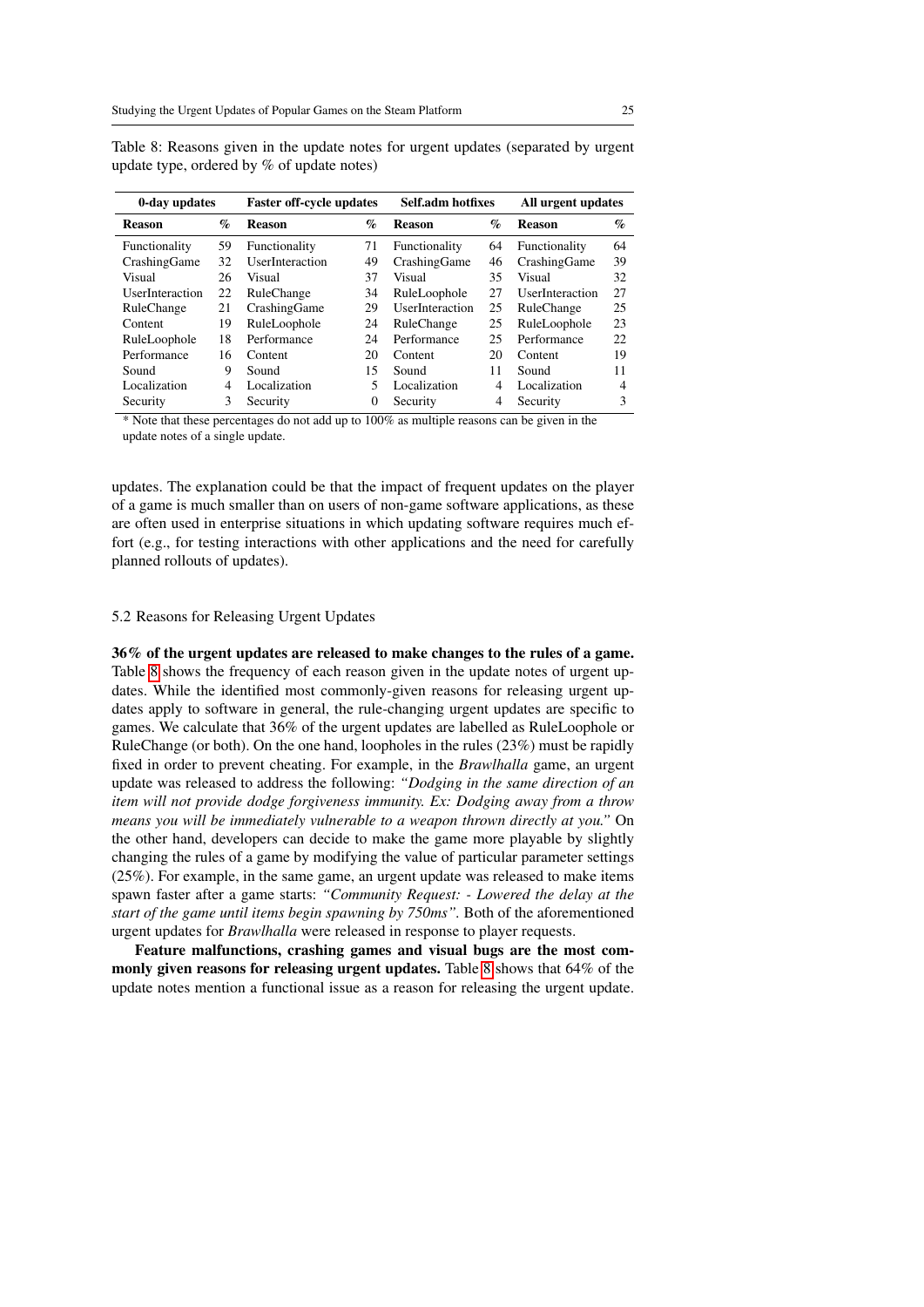| <b>Frequent update</b> |                | <b>Build-up candidate</b> |                 |  |  |  |
|------------------------|----------------|---------------------------|-----------------|--|--|--|
| <b>Reason</b>          | $\mathbf{q}_o$ | <b>Reason</b>             | $\mathcal{G}_0$ |  |  |  |
| Functionality          | 61             | Functionality             | 72              |  |  |  |
| CrashingGame           | 39             | RuleChange                | 38              |  |  |  |
| Visual                 | 31             | CrashingGame              | 35              |  |  |  |
| UserInteraction        | 26             | Visual                    | 35              |  |  |  |
| RuleChange             | 21             | RuleLoophole              | 35              |  |  |  |
| RuleLoophole           | 20             | UserInteraction           | 29              |  |  |  |
| Performance            | 20             | Performance               | 26              |  |  |  |
| Content                | 18             | Content                   | 23              |  |  |  |
| Sound                  | 10             | Sound                     | 14              |  |  |  |
| Localization           | 3              | Localization              | 5               |  |  |  |
| Security               | $\mathfrak{D}$ | Security                  | 5               |  |  |  |

<span id="page-25-0"></span>Table 9: Reasons given in the update notes for urgent updates (seperated by update strategy, ordered by % of update notes)

> \* Note that these percentages do not add up to 100% as multiple reasons can be given in the update notes of a single update.

Moreover, a functional issue is also the top reason for releasing the three kinds of urgent updates. While the other reasons that we identified relate to issues that negatively impact the gaming experience, feature malfunctions, crashing games and visual bugs are issues that can actually render a game unplayable.

The major difference between the reasons that are given across the two update strategies is that games that use a build-up candidate update strategy release a higher percentage of urgent updates because of a RuleChange. Table [9](#page-25-0) compares the frequency of each reason across the two update strategies. As stated by the *League of Legends* game, an imbalance in the rules of a game is a type of issue that requires an immediate fix [\[16\]](#page-30-13), as it directly affects gameplay. Because the *days-between-updates* is higher for games that use a build-up candidate update strategy, these games need to release an urgent update to immediately address a RuleChange issue, while games that use a frequent update strategy are more likely to be able to include the fix in a regular update.

Localization and security are the least commonly-given reasons for releasing urgent updates. Although it is understandable that localization issues are not deemed urgent, in only 3% of the analyzed update notes, security is given as a reason for releasing the urgent update. This may seem as a surprisingly low number, considering the possible impact of security vulnerabilities and the urgent need for a quick solution. In online games, security vulnerabilities are often related to cheating. Cheating allows players to break game rules, which in turn may lead to financial benefit [\[21\]](#page-30-14), e.g. by illegally obtaining access to high-level gaming profiles or rare in-game items. Motoyama et al. [\[26\]](#page-30-15) show that Steam accounts are the second most popular trading item on underground forums, beating credit cards in popularity. In addition, hacking Steam accounts has been offered as an on-demand service on un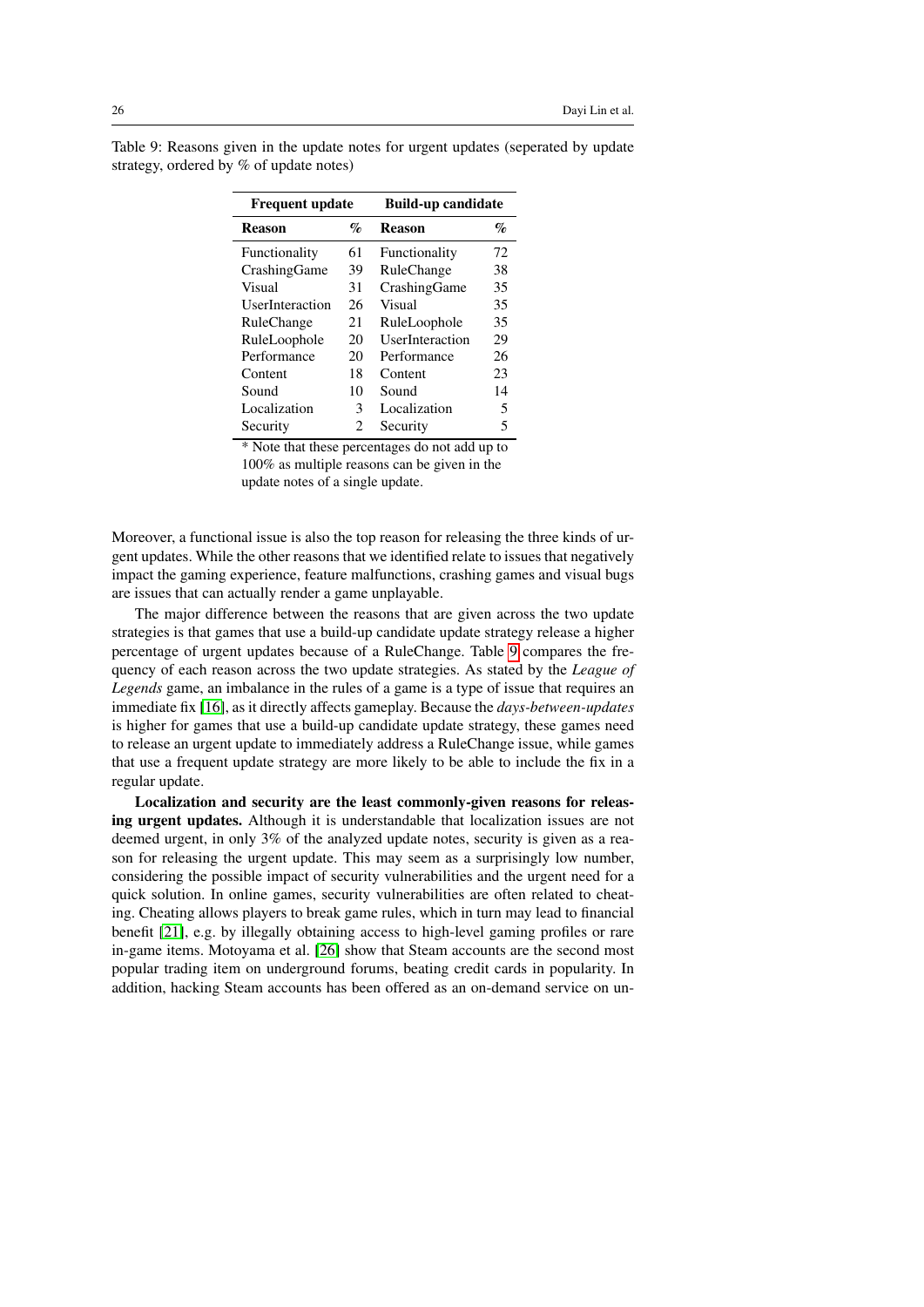This paper Lewis et al. [\[17\]](#page-30-3) Functional Invalid value change, Artificial stupidity, Information, Action, Invalid position over time, Invalid context state over time, Interrupted event CrashingGame RuleLoophole Invalid value change, Object out of bounds, Action RuleChange Invalid event occurrence over time Content Object out of bounds<br>Visual Invalid graphical repr Invalid graphical representation, Information, Implementation response issues Sound Interrupted event<br>IIserInteraction  $I<sup>1</sup>$ UserInteraction Performance Implementation response issues<br> $I_{\text{localization}}$ <sup>1</sup> Localization  $\frac{1}{2}$ <br>Security  $\frac{1}{2}$ **Security** 

<span id="page-26-0"></span>Table 10: Mapping between Lewis et al.'s categories [\[17\]](#page-30-3) and the reasons for releasing urgent updates that are identified in this paper

1. We do not find any Lewis et al.'s category which maps this reason.

derground forums [\[38\]](#page-31-13). We expect that the low number of security-related urgent updates is because developers do not give security as a reason, but explain such urgent updates instead as for example, fixes for functional issues or loopholes in the rules of the game. Another possible explanation is that some urgent updates that are related to security issues can be fixed (or at least temporarily addressed) through server-side changes only. Hence, there are no update notes for these urgent updates as there is no downloadable component [\[44\]](#page-32-1).

Not all urgent updates address issues that are caused by the previous update. 12 (4%) of the studied update notes advertise the release of new downloadable content. A possible explanation is that the development of new downloadable content is done in parallel with the regular update cycle of games.

In addition, the developers of the *Rust* game explain that an unexpected urgent update is due to a request from the Steam platform to add a censorship module to the game, as Steam does not want players to *"flood the rest of Steam with pictures of cavemen genitalia"* [\[31\]](#page-31-14). The *Rust* case suggests that external pressure to the developers can also be a reason of interrupting their usual update cycle.

# 5.3 Comparison with Previous Work

As mentioned in Section [2.3,](#page-4-0) Lewis et al. identified 11 types of failures in video games by surveying game failure videos on YouTube. Table [10](#page-26-0) shows a mapping of Lewis et al.'s taxonomy and the reasons that we found for releasing urgent updates. An interesting observation is that some of the reasons that we found for releasing urgent updates are difficult to observe from game failure videos (e.g., CrashingGame and Security). Therefore, Lewis et al.'s and our taxonomy are complementary to each other.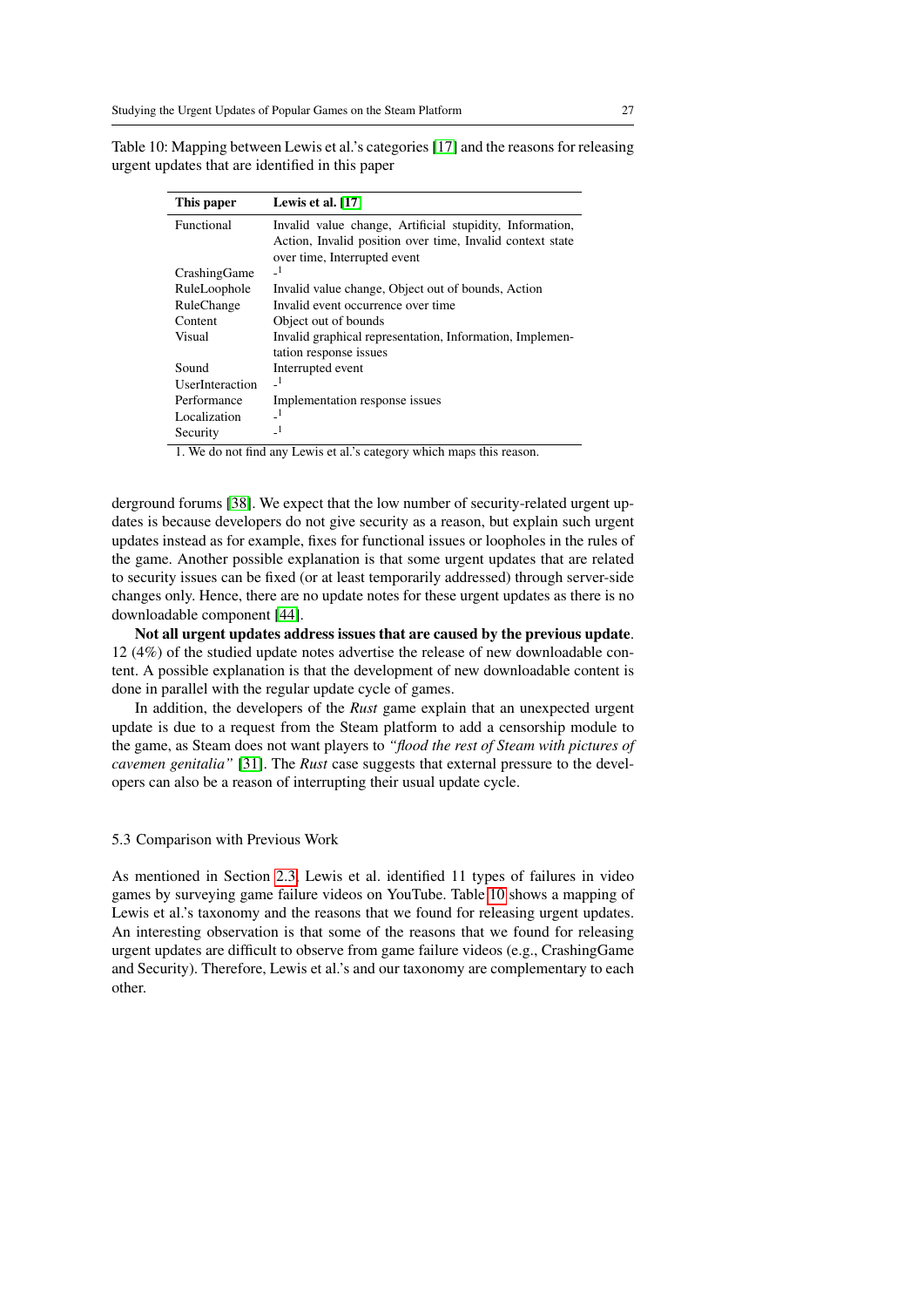

<sup>1</sup>

✁

<span id="page-27-2"></span>

Fig. 11: Update timeline of the *Left 4 Dead 2* game. Each vertical line represents an update.

*80% of the studied games have urgent updates. Games that follow a frequent update strategy tend to have a higher proportion of 0-day updates. Feature malfunctions, crashing games and visual bugs are the most commonly-given reasons for releasing urgent updates.*

# <span id="page-27-1"></span>5.4 Discussion

As mentioned in Section [4,](#page-11-0) slower off-cycle updates are commonly identified in the studied games. In this section, we discuss the possible reasons for slower off-cycle updates. We study the update timeline of all studied games and we observe that many games take longer to release an update as the age of the game increases. Figure [11](#page-27-2) shows the update timeline of the *Left 4 Dead 2* game as an example. As shown in the figure, the game updates very frequently at the beginning of its lifetime. However, after July 2013 (approximately three years after the initial release), the *days-betweenupdates* significantly increases. Hence, most updates after July 2013 are slower offcycle updates. A possible explanation is that, after a certain time period, games reach maturity and require maintenance updates only. Another possible explanation is that a game developer focuses on releasing updates for other games (e.g., a new version of the game) and releases only updates that are necessary to keep the game playable.

# <span id="page-27-0"></span>6 Threats to Validity

In this section, we present the threats to the validity of our findings.

# 6.1 Internal Validity

A threat to the validity of our findings is that it is not necessary for game developers to publish update notes for a game update to one of the Steam channels. Hence, all numbers that we give in this paper may be low bound estimates of the actual number of updates.

In our study, we assume that a problem which later leads to an urgent update is introduced by the update preceding that urgent update. While this assumption may threaten the validity of our findings, we encountered only a very small portion (i.e., approximately 4%, the downloadable content and the censorship updates) of urgent updates that exhibited proof against this assumption during our analysis.

✄

 $\overline{a}$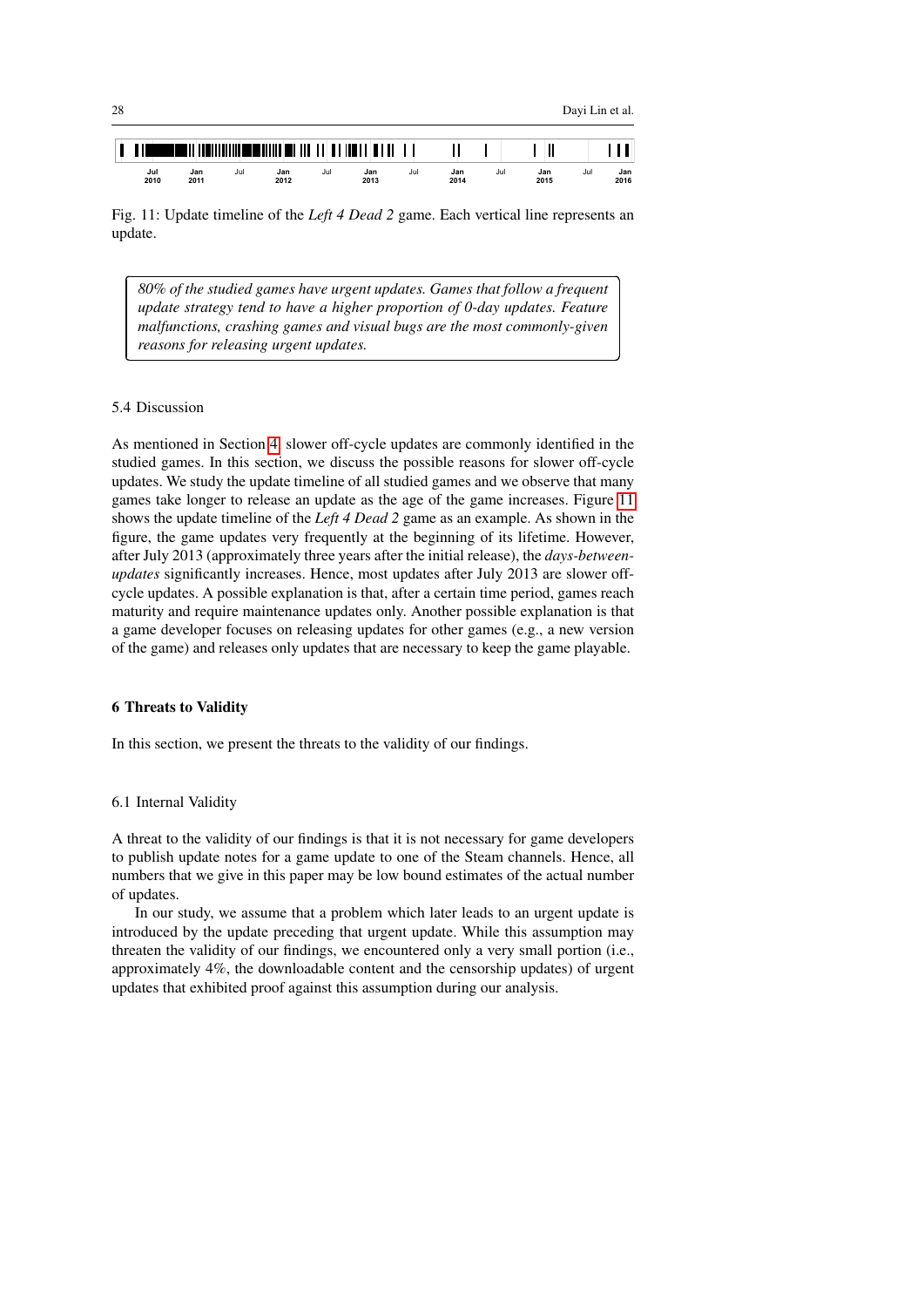# 6.2 External Validity

In our empirical study, we studied the 50 most popular games on Steam. The findings of our study may not generalize to other games with different distribution mechanisms. However, as stated in Section [2,](#page-2-0) Steam is the largest digital distribution platform for PC gaming. Hence, popular Steam games are representative for a large number of games.

## 6.3 Construct Validity

We identify off-cycle updates with a threshold of 2 times  $MAD<sup>4</sup>$  $MAD<sup>4</sup>$  $MAD<sup>4</sup>$ . Although we conduct a preliminary experiment to find the threshold that works best for our data, it is possible that some off-cycle updates are not identified by this threshold.

We manually validated our approach for collecting update notes for self-admitted hotfixes and found that our approach has a precision of 88% and a recall of 87%, as described in Section [3.2.](#page-7-1)

# <span id="page-28-0"></span>7 Conclusion

In this paper, we study the urgent updates of popular games on Steam. Urgent updates fix issues that are deemed critical enough to not be left unfixed until the next regular update.

We conduct an empirical study on 2,419 update notes of the 50 most popular games on the Steam platform, a popular platform for digital game distribution. We use update notes to 1) identify the update strategy that is followed by each game, 2) identify and study urgent updates and 3) study the reasons for releasing urgent updates. The most important findings of our study are:

- 1. 80% of the studied games have urgent updates. Games that use a frequent update strategy have a higher proportion of 0-day updates than games that follow a buildup candidate update strategy.
- 2. 46% of the studied games have self-admitted hotfixes. Only 10% of the 0-day updates are self-admitted hotfixes, which suggests that developers try to hide their mistakes.
- 3. 36% of the urgent updates are released to make changes to the rules of a game.
- 4. Feature malfunctions, crashing games and visual bugs are the most commonly given reasons for releasing urgent updates.

The most important contribution of our paper is the finding that the choice of update strategy seems to affect the proportion of 0-day updates that developers have to release. We observe that games that release frequently also release a higher proportion of 0-day updates than games that use a traditional build-up candidate update strategy. Our findings are consistent with the findings of Souza et al. [\[37\]](#page-31-7), who show that releasing frequently leads to a higher proportion of patches that must be reverted.

<span id="page-28-1"></span><sup>4</sup> Median Absolute Deviation, see Section [3.](#page-6-0)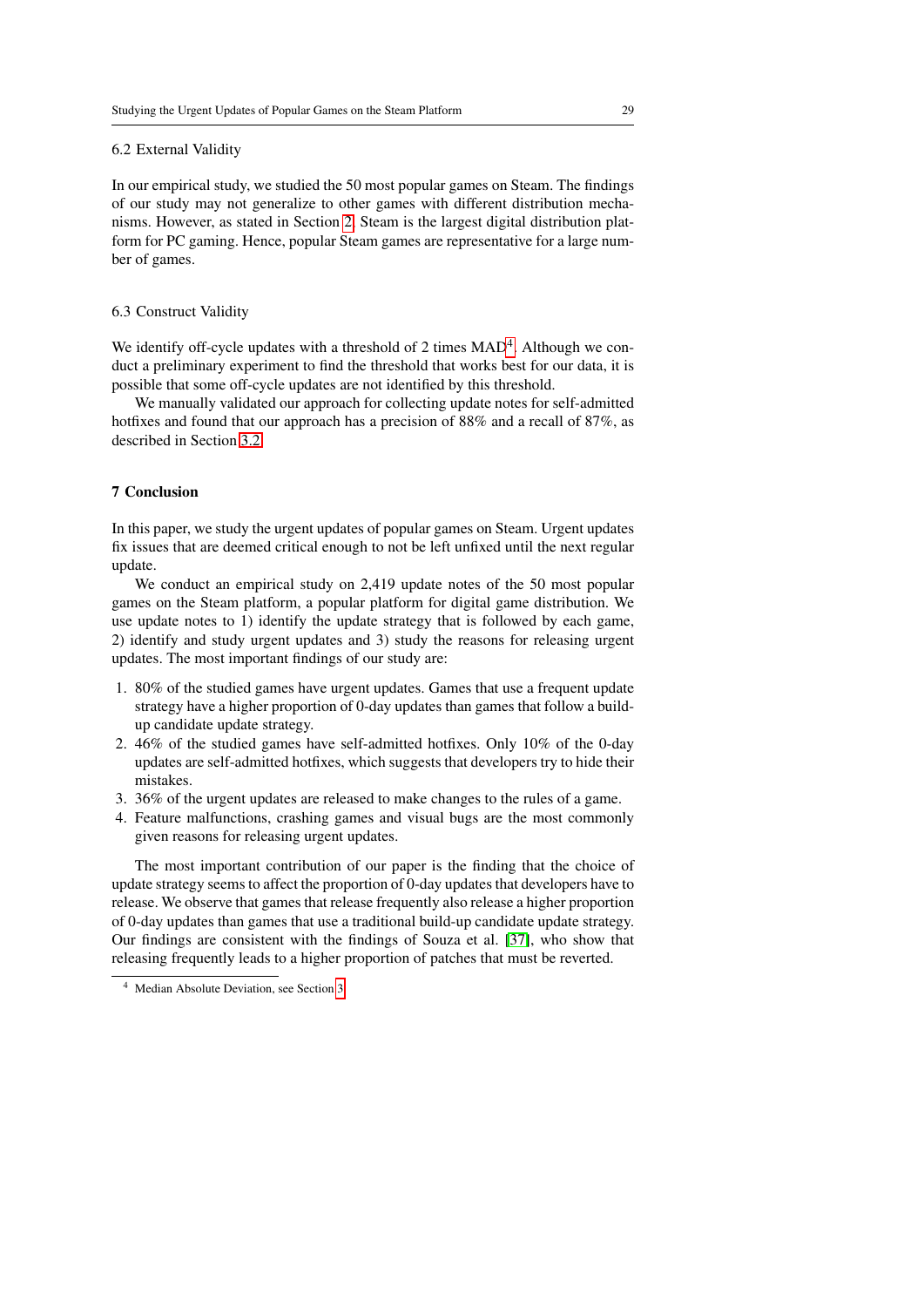Prior work [\[8,](#page-29-11) [13,](#page-30-7) [14\]](#page-30-8) on update strategies focuses mostly on the Mozilla Firefox project, in which the update strategy changed from traditional build-up candidate updates to frequent updates (i.e., every six weeks). In this paper, we show that most games update much more frequently than once every six weeks, a phenomenon that was recently observed for mobile apps [\[22\]](#page-30-4). The unique distribution mechanism (e.g. online store) of games and mobile apps allows developers to release updates for their software at an increasingly rapid pace. Future research efforts need to carefully reconsider how such rapid pace of updating software influences our well-established understandings of software engineering practices and theories.

# References

- <span id="page-29-8"></span>1. Ampatzoglou A, Stamelos I (2010) Software engineering research for computer games: A systematic review. Information and Software Technology 52(9):888– 901
- <span id="page-29-9"></span>2. Arora A, Caulkins JP, Telang R (2006) Research note: Sell first, fix later: Impact of patching on software quality. Management Science 52(3):465–471
- <span id="page-29-2"></span>3. Arora A, Krishnan R, Telang R, Yang Y (2010) An empirical analysis of software vendors' patch release behavior: Impact of vulnerability disclosure. Information Systems Research 21(1):115–132
- <span id="page-29-6"></span>4. Becker R, Chernihov Y, Shavitt Y, Zilberman N (2012) An analysis of the Steam community network evolution. In: Proceedings of the 27th Convention of Electrical & Electronics Engineers in Israel (IEEEI), IEEE, pp 1–5
- <span id="page-29-5"></span>5. Blackburn J, Simha R, Kourtellis N, Zuo X, Long C, Ripeanu M, Skvoretz J, Iamnitchi A (2011) Cheaters in the Steam community gaming social network. arXiv preprint arXiv:11124915
- <span id="page-29-1"></span>6. Bohn R (2000) Stop fighting fires. Harvard Business Review 78(4):82–91
- <span id="page-29-4"></span>7. Chambers C, Feng Wc, Sahu S, Saha D (2005) Measurement-based characterization of a collection of on-line games. In: Proceedings of the 5th ACM SIG-COMM Conference on Internet Measurement (IMC), USENIX Association, pp 1–14
- <span id="page-29-11"></span>8. da Costa DA, McIntosh S, Kulesza U, Hassan AE (2016) The impact of switching to a rapid release cycle on the integration delay of addressed issues: an empirical study of the Mozilla Firefox project. In: Proceedings of the 13th International Workshop on Mining Software Repositories, ACM, pp 374–385
- <span id="page-29-0"></span>9. Gray J (2016) Steam Charts - Tracking What's Played. [http://steamcharts.](http://steamcharts.com/) [com/](http://steamcharts.com/), (last visited: Jul 16, 2016)
- <span id="page-29-3"></span>10. Hassan S, Shang W, Hassan AE (2016) An empirical study of emergency updates for top Android mobile apps. Empirical Software Engineering pp 1–42
- <span id="page-29-7"></span>11. Huang J, Zimmermann T, Nagapan N, Harrison C, Phillips BC (2013) Mastering the art of war: How patterns of gameplay influence skill in Halo. In: Proceedings of the SIGCHI Conference on Human Factors in Computing Systems (CHI), ACM, pp 695–704
- <span id="page-29-10"></span>12. Kerzazi N, Adams B (2016) Botched releases: Do we need to roll back? Empirical study on a commercial web app. In: Proceedings of the 23rd International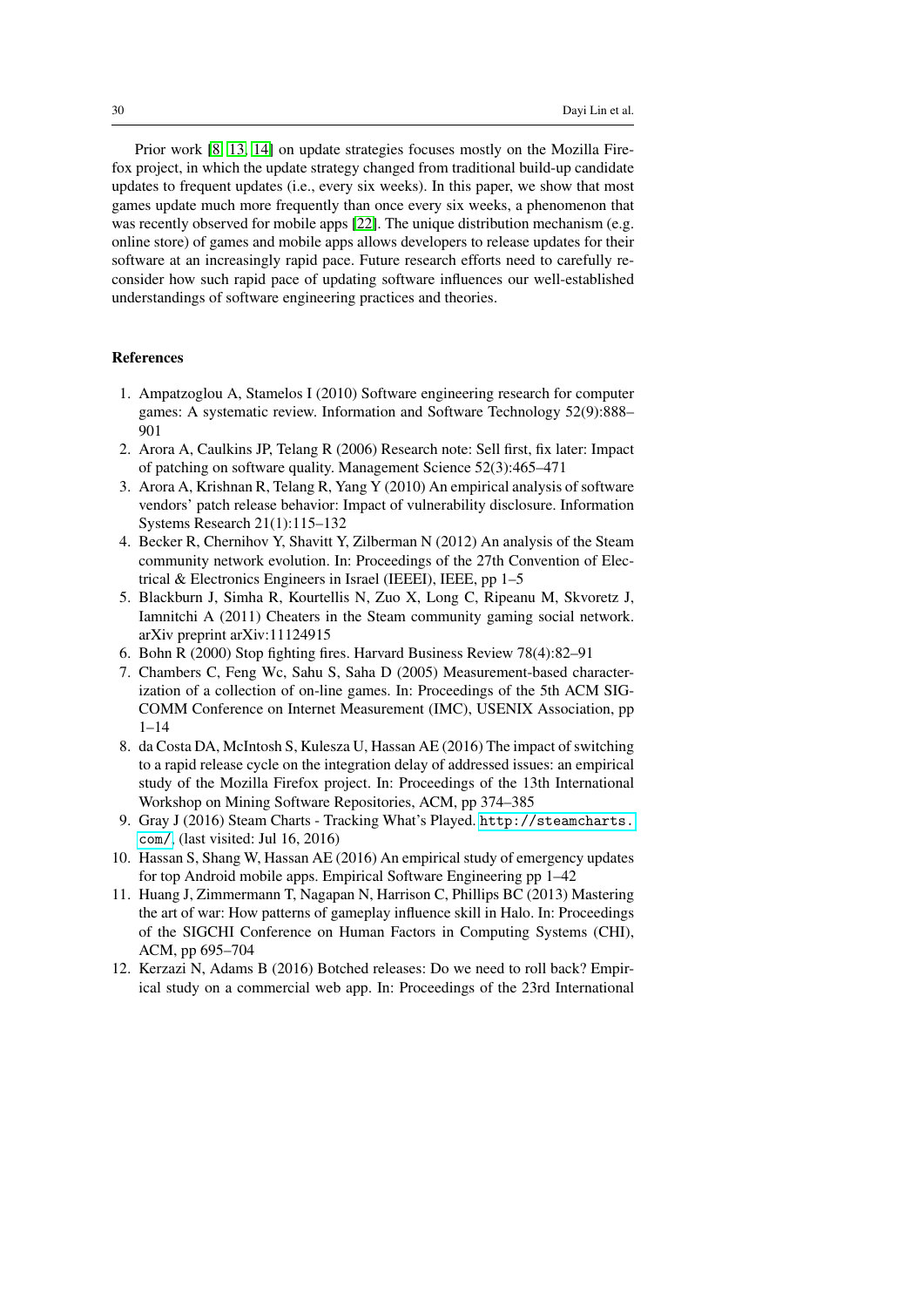Conference on Software Analysis, Evolution, and Reengineering (SANER), IEEE, vol 1, pp 574–583

- <span id="page-30-7"></span>13. Khomh F, Dhaliwal T, Zou Y, Adams B (2012) Do faster releases improve software quality? an empirical case study of mozilla firefox. In: Mining Software Repositories (MSR), 2012 9th IEEE Working Conference on, IEEE, pp 179–188
- <span id="page-30-8"></span>14. Khomh F, Adams B, Dhaliwal T, Zou Y (2015) Understanding the impact of rapid releases on software quality. Empirical Software Engineering 20(2):336– 373
- <span id="page-30-1"></span>15. Kim BC, Chen PY, Mukhopadhyay T (2011) The effect of liability and patch release on software security: The monopoly case. Production and Operations Management 20(4):603–617
- <span id="page-30-13"></span>16. Lesensmer (2013) Hotfix - League of Legends Wiki - wikia. [http://](http://leagueoflegends.wikia.com/wiki/Hotfix/) [leagueoflegends.wikia.com/wiki/Hotfix/](http://leagueoflegends.wikia.com/wiki/Hotfix/), (last visited: Jul 16, 2016)
- <span id="page-30-3"></span>17. Lewis C, Whitehead J, Wardrip-Fruin N (2010) What went wrong: a taxonomy of video game bugs. In: Proceedings of the 5th International Conference on the Foundations of Digital Games (FDG), ACM, pp 108–115
- <span id="page-30-9"></span>18. Leys C, Ley C, Klein O, Bernard P, Licata L (2013) Detecting outliers: Do not use standard deviation around the mean, use absolute deviation around the median. Journal of Experimental Social Psychology 49(4):764–766
- <span id="page-30-11"></span>19. Long JD, Feng D, Cliff N (2003) Ordinal Analysis of Behavioral Data. John Wiley & Sons, Inc.
- <span id="page-30-6"></span>20. Mäntylä MV, Khomh F, Adams B, Engström E, Petersen K (2013) On rapid releases and software testing. In: Proceedings of the 29th International Conference on Software Maintenance (ICSM), IEEE, pp 20–29
- <span id="page-30-14"></span>21. McGraw G, Hoglund G (2007) Online games and security. IEEE Security & Privacy 5(5):76–79
- <span id="page-30-4"></span>22. McIlroy S, Ali N, Hassan AE (2016) Fresh apps: an empirical study of frequently-updated mobile apps in the Google Play store. Empirical Software Engineering 21(3):1346–1370
- <span id="page-30-12"></span>23. Microsoft (2003) Understanding patch and update management: Microsoft's software update strategy. [https://msdn.microsoft.com/en-us/library/](https://msdn.microsoft.com/en-us/library/cc768045.aspx) [cc768045.aspx](https://msdn.microsoft.com/en-us/library/cc768045.aspx), (last visited: Jul 16, 2016)
- <span id="page-30-0"></span>24. Microsoft (2015) Xbox Game Store. <http://marketplace.xbox.com>, (last visited: Jul 16, 2016)
- <span id="page-30-10"></span>25. Miller J (1991) Short report: Reaction time analysis with outlier exclusion: Bias varies with sample size. The Quarterly Journal of Experimental Psychology 43(4):907–912
- <span id="page-30-15"></span>26. Motoyama M, McCoy D, Levchenko K, Savage S, Voelker GM (2011) An analysis of underground forums. In: Proceedings of the 2011 SIGCOMM Conference on Internet Measurement Conference (IMC), ACM, pp 71–80
- <span id="page-30-2"></span>27. Murphy-Hill E, Zimmermann T, Nagappan N (2014) Cowboys, ankle sprains, and keepers of quality: how is video game development different from software development? In: Proceedings of the 36th International Conference on Software Engineering, ACM, pp 1–11
- <span id="page-30-5"></span>28. Nayebi M, Adams B, Ruhe G (2016) Release practices for mobile apps – what do users and developers think? In: Proceedings of the 23rd International Conference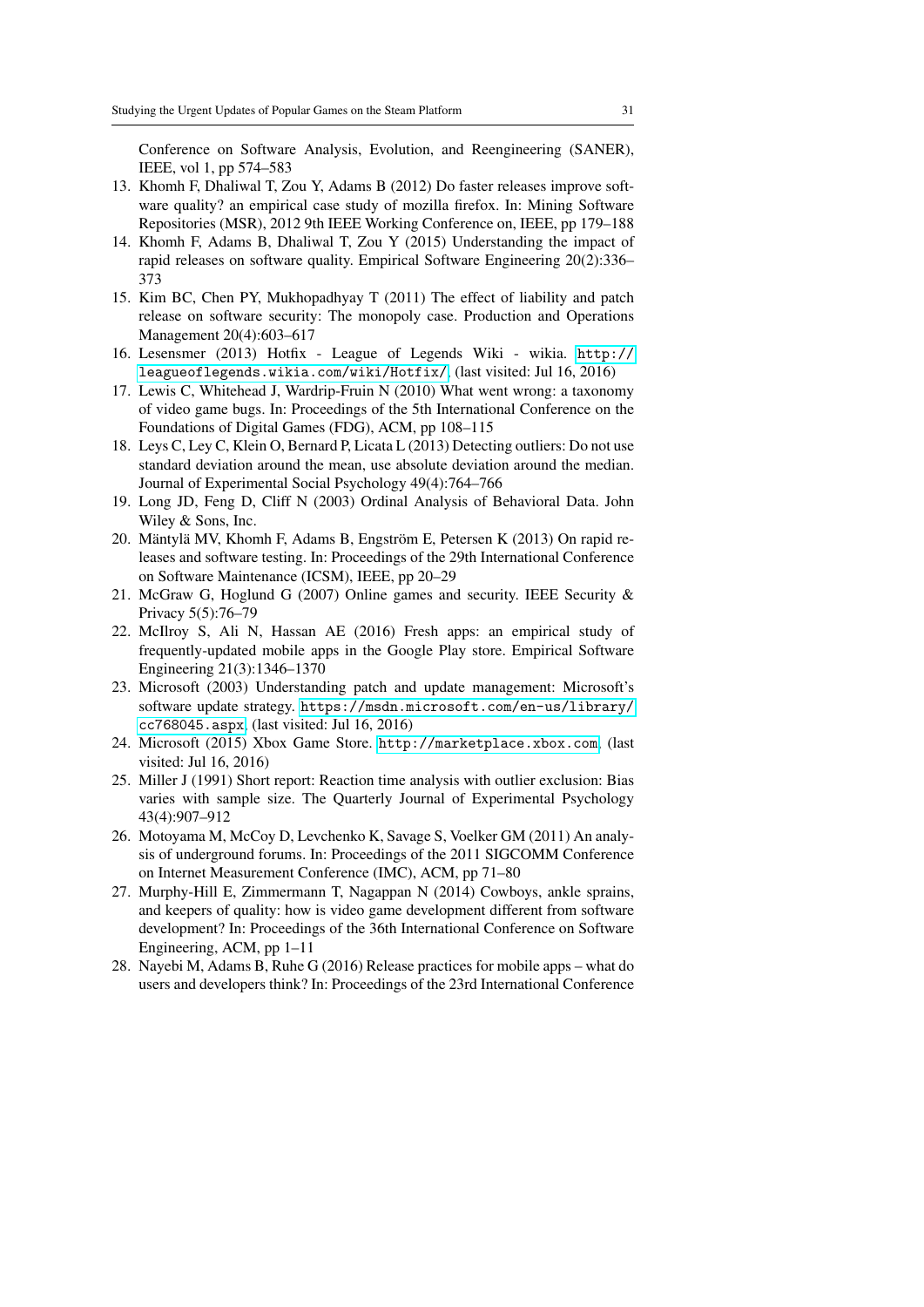on Software Analysis, Evolution and Reengineering (SANER), IEEE, pp 552– 562

- <span id="page-31-9"></span>29. Romano J, Kromrey JD, Coraggio J, Skowronek J, Devine L (2006) Exploring methods for evaluating group differences on the NSSE and other surveys: Are the t-test and Cohen's d indices the most appropriate choices. In: Annual meeting of the Southern Association for Institutional Research
- <span id="page-31-8"></span>30. Rosenmai P (2013) Using the median absolute deviation to find outliers. [http://eurekastatistics.com/using-the-median-absolute](http://eurekastatistics.com/using-the-median-absolute-deviation-to-find-outliers/)[deviation-to-find-outliers/](http://eurekastatistics.com/using-the-median-absolute-deviation-to-find-outliers/), (last visited: Jul 16, 2016)
- <span id="page-31-14"></span>31. RUBAT (2013) Censorship update. [http://steamcommunity.com/games/](http://steamcommunity.com/games/252490/announcements/detail/1478602529560858502) [252490/announcements/detail/1478602529560858502](http://steamcommunity.com/games/252490/announcements/detail/1478602529560858502), (last visited: Jul 16, 2016)
- <span id="page-31-11"></span>32. Seaman CB (1999) Qualitative methods in empirical studies of software engineering. IEEE Transactions on Software Engineering 25(4):557–572
- <span id="page-31-12"></span>33. Seaman CB, Shull F, Regardie M, Elbert D, Feldmann RL, Guo Y, Godfrey S (2008) Defect categorization: making use of a decade of widely varying historical data. In: Proceedings of the 2nd International Symposium on Empirical Software Engineering and Measurement (ESEM), ACM, pp 149–157
- <span id="page-31-4"></span>34. Sergey Galyonkin (2016) SteamSpy - All the data and stats about Steam games. <http://steamspy.com/>, (last visited: Jul 16, 2016)
- <span id="page-31-5"></span>35. Sifa R, Drachen A, Bauckhage C (2015) Large-scale cross-game player behavior analysis on Steam. In: Proceedings of the 11th Artificial Intelligence and Interactive Digital Entertainment Conference (AIIDE), AAAI
- <span id="page-31-0"></span>36. Sinclair B (2015) Gaming will hit \$91.5 billion this year. [http:](http://www.gamesindustry.biz/articles/2015-04-22-gaming-will-hit-usd91-5-billion-this-year-newzoo) [//www.gamesindustry.biz/articles/2015-04-22-gaming-will](http://www.gamesindustry.biz/articles/2015-04-22-gaming-will-hit-usd91-5-billion-this-year-newzoo)[hit-usd91-5-billion-this-year-newzoo](http://www.gamesindustry.biz/articles/2015-04-22-gaming-will-hit-usd91-5-billion-this-year-newzoo), (last visited: Jul 16, 2016)
- <span id="page-31-7"></span>37. Souza R, Chavez C, Bittencourt RA (2015) Rapid releases and patch backouts: A software analytics approach. IEEE Software 32(2):89–96
- <span id="page-31-13"></span>38. Stone J (2016) New 'Steam stealer' malware gives hackers access to 77k users' games, credit card numbers every month. [http://www.ibtimes.com/new](http://www.ibtimes.com/new-steam-stealer-malware-gives-hackers-access-77k-users-games-credit-card-numbers-2337423/)[steam-stealer-malware-gives-hackers-access-77k-users-games](http://www.ibtimes.com/new-steam-stealer-malware-gives-hackers-access-77k-users-games-credit-card-numbers-2337423/)[credit-card-numbers-2337423/](http://www.ibtimes.com/new-steam-stealer-malware-gives-hackers-access-77k-users-games-credit-card-numbers-2337423/), (last visited: Jul 16, 2016)
- <span id="page-31-3"></span>39. SuperData (2015) Worldwide digital games market. [https://www.](https://www.superdataresearch.com/blog/us-digital-games-market/) [superdataresearch.com/blog/us-digital-games-market/](https://www.superdataresearch.com/blog/us-digital-games-market/), (last visited: Jul 16, 2016)
- <span id="page-31-10"></span>40. Tassey G (2002) The economic impacts of inadequate infrastructure for software testing. National Institute of Standards and Technology
- <span id="page-31-2"></span>41. Valve (2016) Steam Community. <http://steamcommunity.com/>, (last visited: Jul 16, 2016)
- <span id="page-31-1"></span>42. Valve (2016) Steam Store. <http://store.steampowered.com/>, (last visited: Jul 16, 2016)
- <span id="page-31-6"></span>43. Washburn Jr M, Sathiyanarayanan P, Nagappan M, Zimmermann T, Bird C (2016) "What went right and what went wrong": An analysis of 155 postmortems from game development. In: Proceedings of the 38th International Conference on Software Engineering (ICSE), IEEE/ACM, pp 280–289